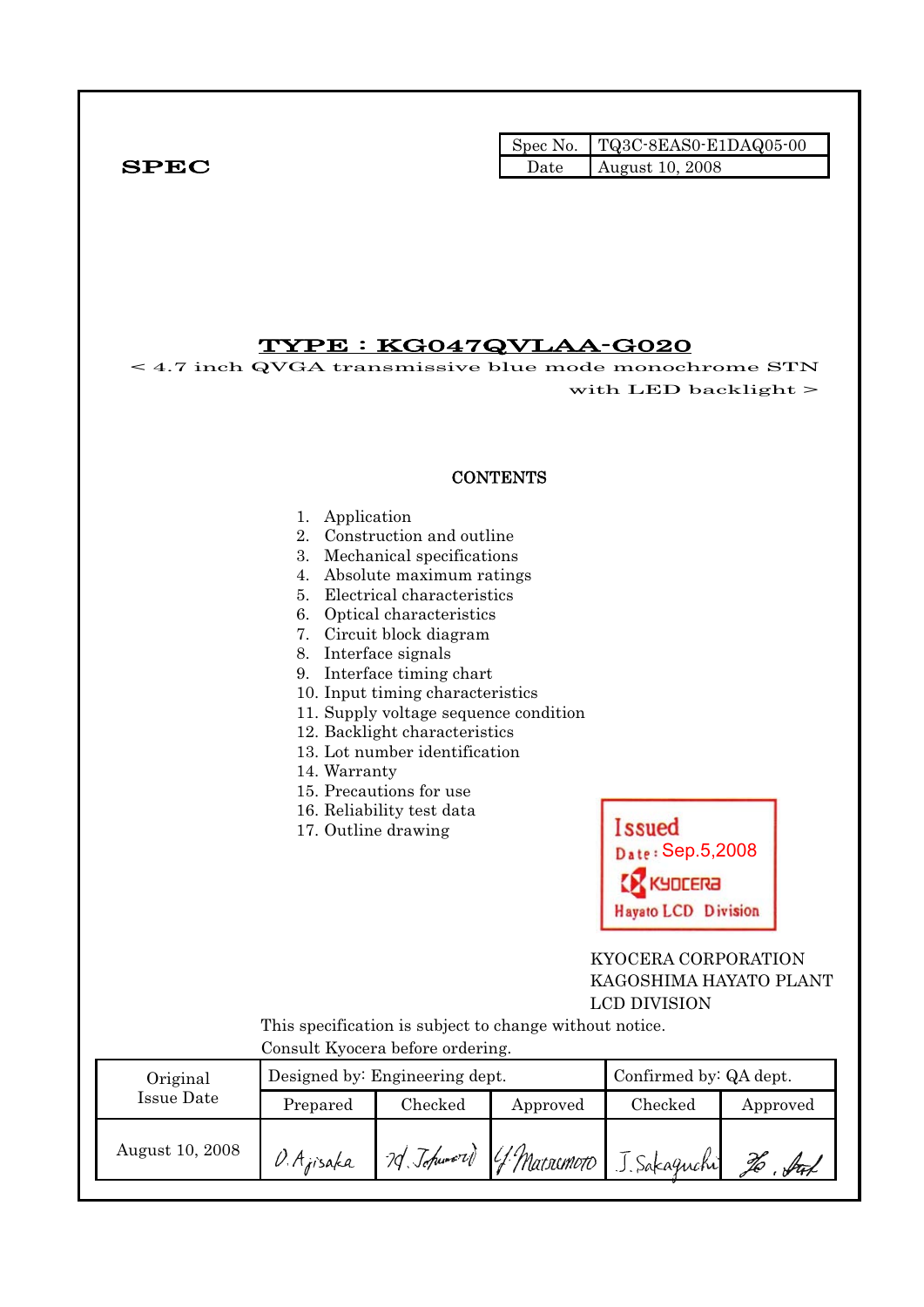| Spec No.              | Part No.        | Page |
|-----------------------|-----------------|------|
| TQ3C-8EAS0-E1DAQ05-00 | KG047QVLAA-G020 |      |

# Warning

- 1. This Kyocera LCD module has been specifically designed for use only in electronic devices and industrial machines in the area of audio control, office automation, industrial control, home appliances, etc. The module should not be used in applications where the highest level of safety and reliability are required and module failure or malfunction of such module results in physical harm or loss of life, as well as enormous damage or loss. Such fields of applications include, without limitation, medical, aerospace, communications infrastructure, atomic energy control. Kyocera expressly disclaims any and all liability resulting in any way to the use of the module in such applications.
- 2. Customer agrees to indemnify, defend and hold Kyocera harmless from and against any and all actions, claims, damages, liabilities, awards, costs, and expenses, including legal expenses, resulting from or arising out of Customer's use, or sale for use, or Kyocera modules in applications.

# Caution

1. Kyocera shall have the right, which Customer hereby acknowledges, to immediately scrap or destroy tooling for Kyocera modules for which no Purchase Orders have been received from the Customer in a two-year period.

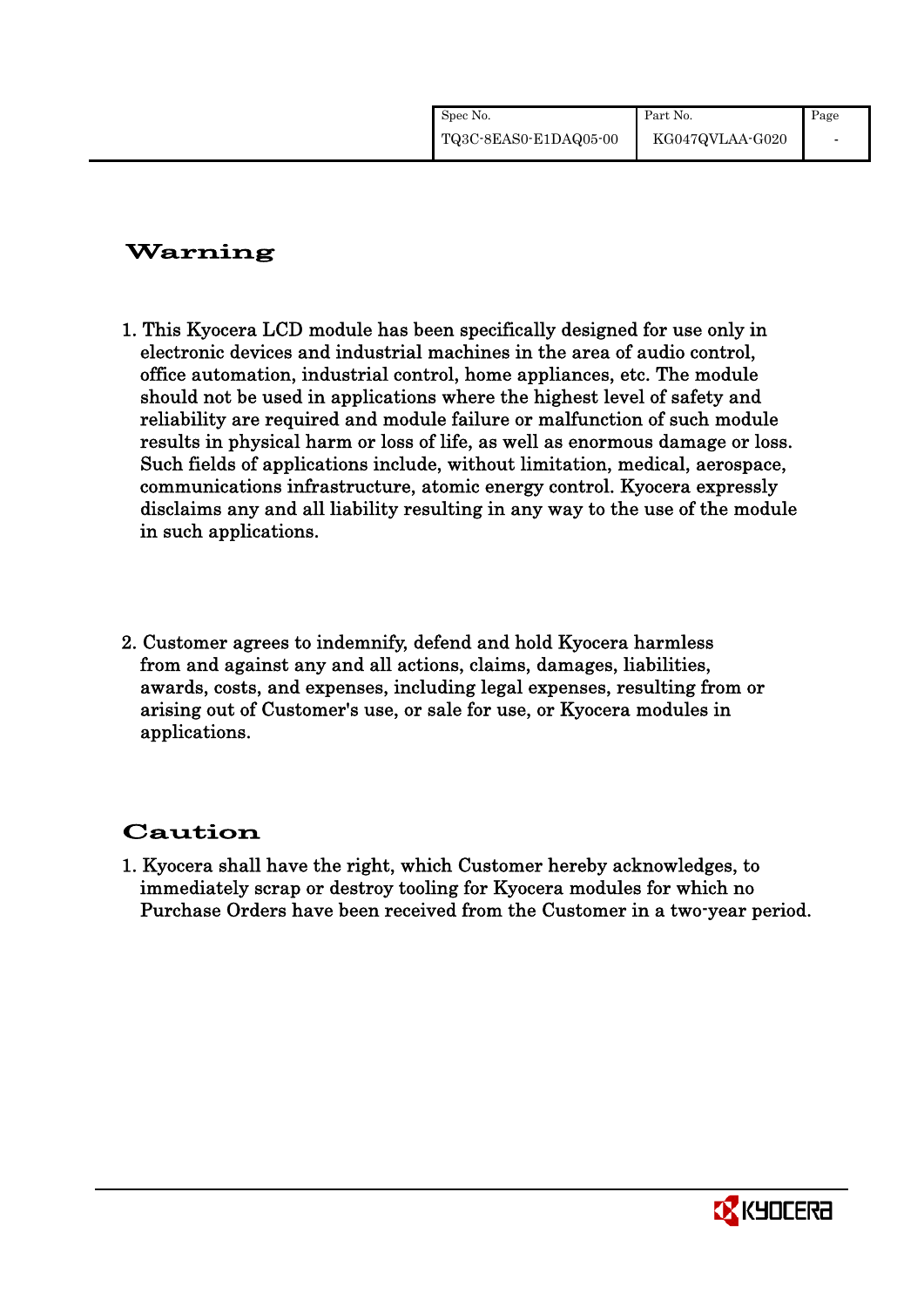|                  |                                                |          |                                                    | ${\rm Spec}$ No. |                                      | $\operatorname{Part}$ No. |                                            | Page           |
|------------------|------------------------------------------------|----------|----------------------------------------------------|------------------|--------------------------------------|---------------------------|--------------------------------------------|----------------|
|                  |                                                |          | ${\bf TQ3C\text{-}SEAS0\text{-}E1DAQ05\text{-}00}$ |                  |                                      |                           | ${\rm KG}047{\rm QVLAA}\mbox{-}{\rm GO}20$ | $\blacksquare$ |
|                  |                                                |          |                                                    |                  | Revision record                      |                           |                                            |                |
|                  | Designed by : Engineering dept.<br>$\rm{Date}$ |          |                                                    |                  |                                      |                           | Confirmed by : QA dept.                    |                |
|                  |                                                | Prepared |                                                    | ${\it Checked}$  | Approved                             | ${\it Checked}$           | Approved                                   |                |
|                  |                                                |          |                                                    |                  |                                      |                           |                                            |                |
|                  |                                                |          |                                                    |                  |                                      |                           |                                            |                |
| ${\rm Rev. No.}$ | $\rm{Date}$                                    | Page     |                                                    |                  | $\label{eq:2} \textbf{Descriptions}$ |                           |                                            |                |
|                  |                                                |          |                                                    |                  |                                      |                           |                                            |                |
|                  |                                                |          |                                                    |                  |                                      |                           |                                            |                |
|                  |                                                |          |                                                    |                  |                                      |                           |                                            |                |
|                  |                                                |          |                                                    |                  |                                      |                           |                                            |                |
|                  |                                                |          |                                                    |                  |                                      |                           |                                            |                |
|                  |                                                |          |                                                    |                  |                                      |                           |                                            |                |
|                  |                                                |          |                                                    |                  |                                      |                           |                                            |                |
|                  |                                                |          |                                                    |                  |                                      |                           |                                            |                |
|                  |                                                |          |                                                    |                  |                                      |                           |                                            |                |
|                  |                                                |          |                                                    |                  |                                      |                           |                                            |                |
|                  |                                                |          |                                                    |                  |                                      |                           |                                            |                |
|                  |                                                |          |                                                    |                  |                                      |                           |                                            |                |
|                  |                                                |          |                                                    |                  |                                      |                           |                                            |                |
|                  |                                                |          |                                                    |                  |                                      |                           |                                            |                |
|                  |                                                |          |                                                    |                  |                                      |                           |                                            |                |
|                  |                                                |          |                                                    |                  |                                      |                           |                                            |                |
|                  |                                                |          |                                                    |                  |                                      |                           |                                            |                |
|                  |                                                |          |                                                    |                  |                                      |                           |                                            |                |
|                  |                                                |          |                                                    |                  |                                      |                           |                                            |                |
|                  |                                                |          |                                                    |                  |                                      |                           |                                            |                |
|                  |                                                |          |                                                    |                  |                                      |                           |                                            |                |
|                  |                                                |          |                                                    |                  |                                      |                           |                                            |                |
|                  |                                                |          |                                                    |                  |                                      |                           |                                            |                |
|                  |                                                |          |                                                    |                  |                                      |                           |                                            |                |
|                  |                                                |          |                                                    |                  |                                      |                           |                                            |                |
|                  |                                                |          |                                                    |                  |                                      |                           |                                            |                |
|                  |                                                |          |                                                    |                  |                                      |                           |                                            |                |
|                  |                                                |          |                                                    |                  |                                      |                           |                                            |                |
|                  |                                                |          |                                                    |                  |                                      |                           |                                            |                |
|                  |                                                |          |                                                    |                  |                                      |                           |                                            |                |
|                  |                                                |          |                                                    |                  |                                      |                           |                                            |                |
|                  |                                                |          |                                                    |                  |                                      |                           |                                            |                |
|                  |                                                |          |                                                    |                  |                                      |                           |                                            |                |
|                  |                                                |          |                                                    |                  |                                      |                           |                                            |                |

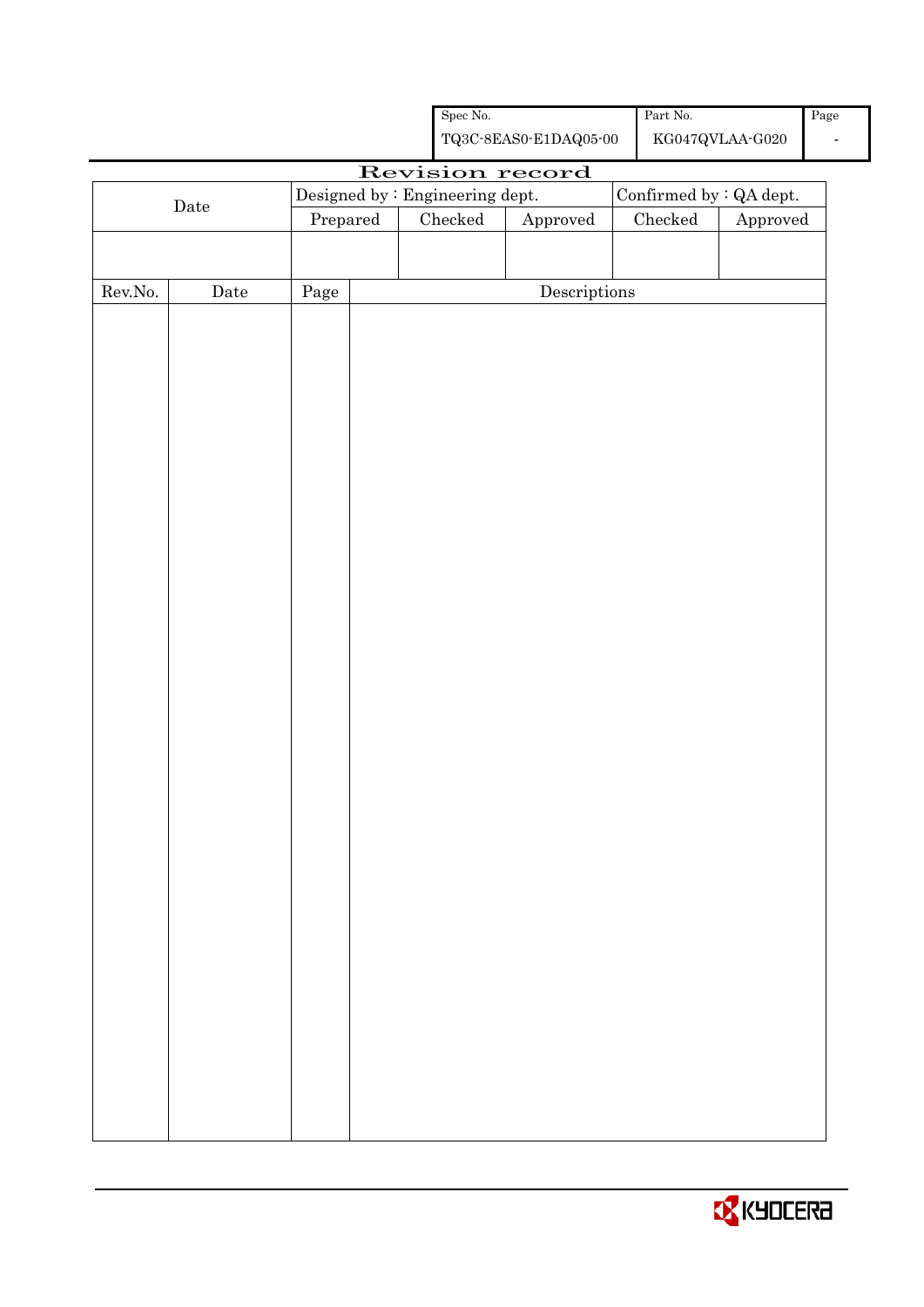## 1. Application

This document defines the specification of KG047QVLAA-G020. (RoHS Compliant)

### 2. Construction and outline

| LCD                | : Transmissive blue mode monochrome dot matrix type STN   |
|--------------------|-----------------------------------------------------------|
| Duty ratio         | $\therefore$ 1/240 duty                                   |
| Backlight system   | : LED                                                     |
| Polarizer          | $\therefore$ Glare treatment                              |
| Additional circuit | : Bias voltage circuit, Randomizing circuit,              |
|                    | DC/DC converter circuit, Temperature compensation circuit |

### 3. Mechanical specifications

| <b>Item</b>            | Specification                                                                                                        | Unit |
|------------------------|----------------------------------------------------------------------------------------------------------------------|------|
| Outline dimensions     | $122.4$ (W) $\times$ 90(H) $\times$ 5.7(D)<br>(PCB and components not included.)<br>*Refer outline drawing in detail | mm   |
| Active area            | $95.98$ (W) $\times$ 71.98 (H)<br>(12.0cm / 4.7 inch (Diagonal))                                                     | mm   |
| Effective viewing area | $98 \text{ (W)} \times 74 \text{ (H)}$                                                                               | mm   |
| Dot format             | $320 \text{ (W)} \times 240 \text{ (H)}$                                                                             | dot  |
| Dot size               | $0.28(W) \times 0.28(H)$                                                                                             | mm   |
| Dot pitch              | $0.30 \ (W) \times 0.30 \ (H)$                                                                                       | mm   |
| *1<br>Base color       | Normally Blue                                                                                                        |      |
| Mass                   | 90                                                                                                                   | g    |

\*1 Due to the characteristics of the LCD material, the color varies with environmental temperature.

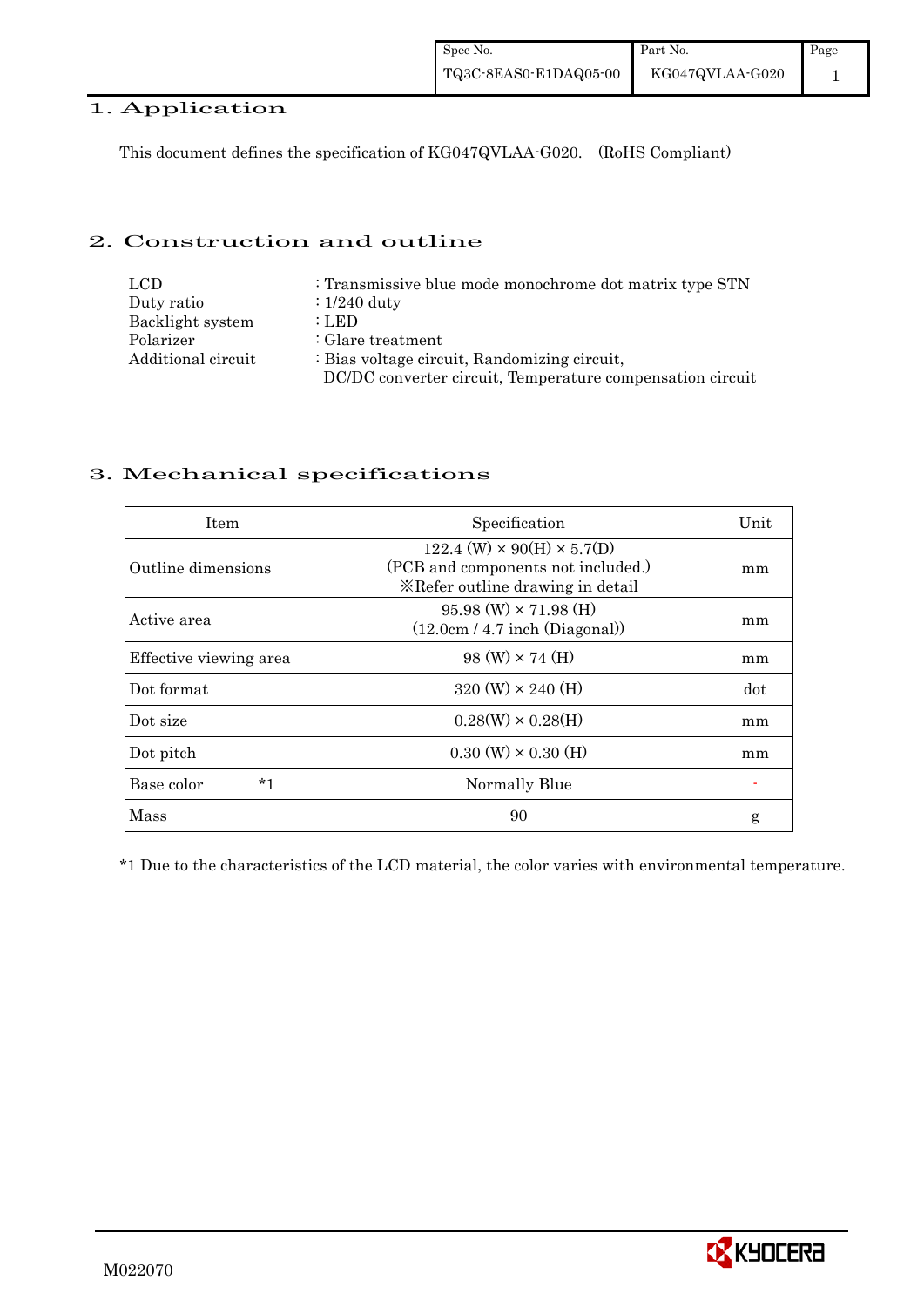### 4. Absolute maximum ratings

4-1. Electrical absolute maximum ratings

| Item                           | Symbol           | Min. | Max.         | Unit |
|--------------------------------|------------------|------|--------------|------|
| Supply voltage for logic       | $\rm V_{DD}$     |      | 6.0          |      |
| Supply voltage for LCD driving | <b>VCONT</b>     |      | $\rm V_{DD}$ |      |
| $*1$<br>Input signal voltage   | $\rm V_{IN}$     |      | $\rm V_{DD}$ |      |
| FRM frequency                  | f <sub>FRM</sub> |      | 150          | Hz   |
| $*_{2}$<br>LED forward current | ΙF               |      | 20           | mA   |
| $*_{2}$<br>Reversed voltage    | VR               |      | 5            |      |

\*1 Input signal : FRM, LOAD, CP, DISP, D0~D3

\*2 For each "AN1-CA1", "AN2-CA2"

4-2. Environmental absolute maximum ratings

| Item                  |         | Symbol                  | Min.  | Max.    | Unit      |
|-----------------------|---------|-------------------------|-------|---------|-----------|
| Operating temperature | $*1$    | Top                     | $-20$ | 70      | $\circ$ C |
| Storage temperature   | $*_{2}$ | <b>T</b> <sub>STO</sub> | $-30$ | 80      | $\circ$ C |
| Operating humidity    | $*_{3}$ | $H_{OP}$                | 10    | $*_{4}$ | %RH       |
| Storage humidity      | *3      | H <sub>STO</sub>        | 10    | $*_{4}$ | %RH       |
| Vibration             |         |                         | $*5$  | $*5$    |           |
| Shock                 |         |                         | *6    | *6      |           |

\*1 Operating temperature means a temperature which operation shall be guaranteed. Since display performance is evaluated at 25°C, another temperature range should be confirmed.

\*2 Temp. = -30°C<48h , Temp. = 80°C<168h

 Store LCD panels at normal temperature/humidity. Keep them free from vibration and shock. An LCD panel that is kept at a low or a high temperature for a long time can be defective due to other conditions, even if the low or high temperature satisfies the standard. (Please refer to "Precautions for Use" for details.)

\*3 Non-condensing

\*4 Temp.≦40°C, 85%RH Max.

Temp. >40°C, Absolute humidity shall be less than 85%RH at 40°C.

 $*5$ 

| Frequency       | $10\sim$ 55 Hz    | Acceleration value           |
|-----------------|-------------------|------------------------------|
| Vibration width | $0.15$ m m        | $(0.3 \sim 9 \text{ m/s}^2)$ |
| Interval        | $10 - 55 - 10$ Hz | 1 minutes                    |

 2 hours in each direction X, Y, Z (6 hours total) EIAJ ED-2531

\*6 Acceleration: 490 m/s2, Pulse width: 11 ms

3 times in each direction:  $\pm X$ ,  $\pm Y$ ,  $\pm Z$ EIAJ ED-2531

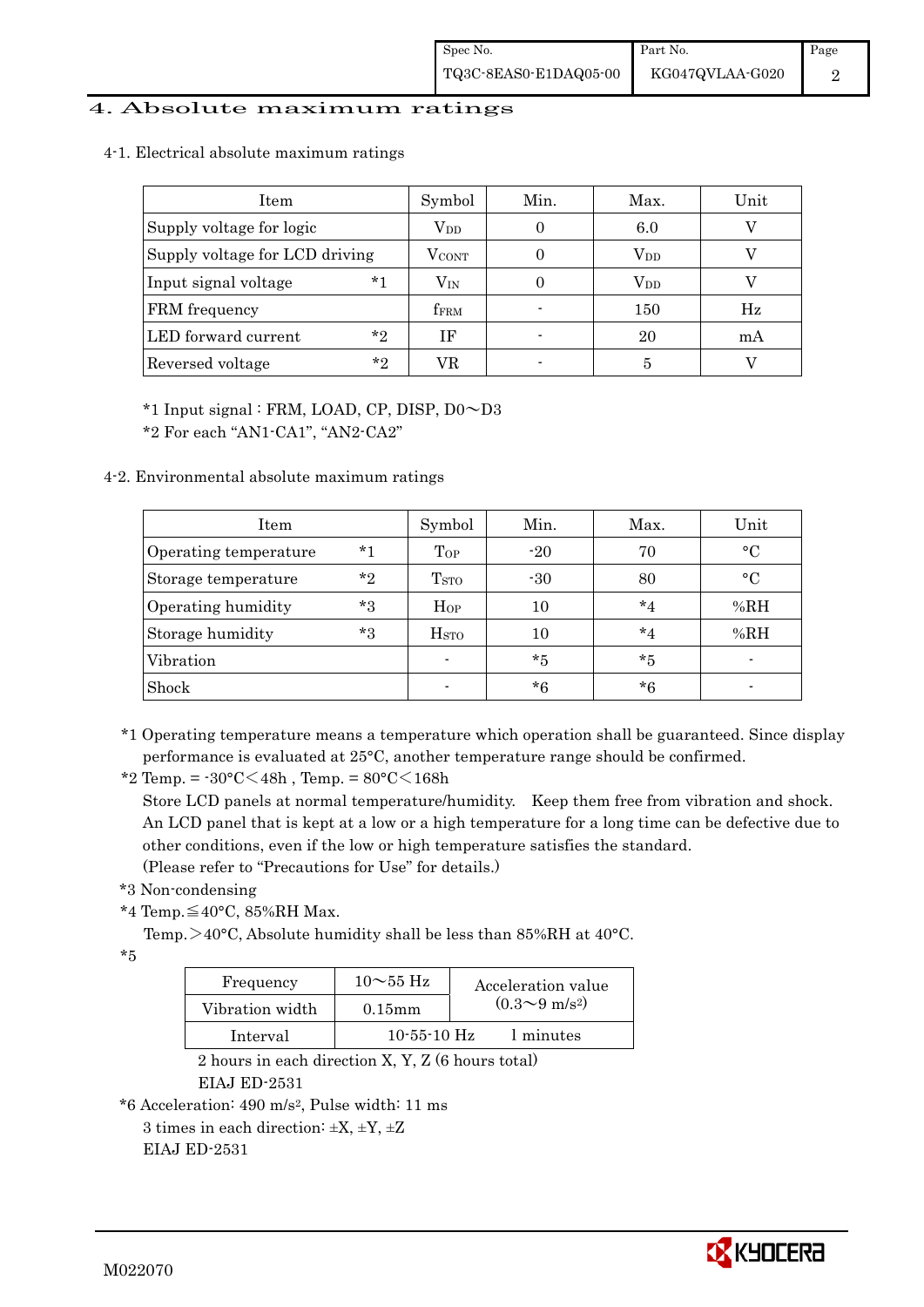### 5. Electrical characteristics

 $5-1.$  V<sub>DD</sub> =  $5.0V$ 

| $V_{DD} = +5.0V \pm 5\%,$ Temp. = $-20 \sim 70$ °C          |                                   |                          |                |                            |                    |         |
|-------------------------------------------------------------|-----------------------------------|--------------------------|----------------|----------------------------|--------------------|---------|
| Item                                                        | Symbol                            | Condition                | Min.           | Typ.                       | Max.               | Unit    |
| Supply voltage for logic                                    | $\rm V_{DD}$                      |                          | 4.75           | 5.00                       | 5.25               | V       |
|                                                             |                                   | $-20$ °C $\sim$          | 0.80           |                            |                    | V       |
| Supply voltage for LCD driving<br>$*1, *2$                  | $V_{\text{CONT}} = V_{\text{OP}}$ | $0 \sim 50^{\circ}$ C *3 | 1.45           | 1.95                       | 2.45               | $\rm V$ |
|                                                             |                                   | $\sim$ 70°C              |                |                            | 2.80               | V       |
| Input signal voltage<br>$(FRM, LOAD, CP, DISP, D0 \sim D3)$ | $V_{IN}$                          | "High" level             | $0.8V_{DD}$    |                            | $V_{DD}$           | V       |
|                                                             |                                   | "Low" level              | $\Omega$       |                            | 0.2V <sub>DD</sub> | $\rm V$ |
| Input current                                               | $I_{IN}$                          | Input signal             | $-100$         |                            | 100                | μA      |
| Rush current for logic                                      | $I_{\rm RUSH}$                    | When LCD<br>turn on.     |                | $3.0A$ (Peak) $\times$ 1ms |                    |         |
| Clock frequency                                             | $f_{\rm CP}$                      |                          |                |                            | 10.00              | MHz     |
| $*_{4}$<br>Frame frequency                                  | fFRM                              |                          | 70             | 75                         | 80                 | Hz      |
| Current consumption for logic                               | $_{\rm{Lpp}}$                     | $*5$                     | $\blacksquare$ | 16                         | 21                 | mA      |
| Power consumption                                           | P <sub>DISP</sub>                 |                          |                | 80                         | 105                | mW      |

- \*1 The supply voltage ( $V_{\text{CONT}} = V_{\text{OP}}$ ) to drive the display has individual difference. Please adjust the contrast to be most suitable.
- \*2 Frame frequency :  $f_{\text{FRM}}$  =  $75\text{Hz}$
- \*3 The LCD module has a temperature compensation circuit.
- \*4 In consideration of display quality, it is recommended that frame frequency be set in the range of 70-80Hz. When you have to use higher frame and clock frequencies, confirm the LCD's performance and quality prior to finalizing the frequency value. Generally, as frame and clock frequencies become higher current consumption increases and display quality will degrade.

### \*5 Display pattern:

 $V_{DD} = 5.0V$ ,  $V_{CONT} = V_{OP}$ ,  $f_{FRM} = 75Hz$ ,  $f_{CP} = 1.44MHz$ ,  $Temp = 25°C$  1 2 3 4 5 6・・・・・・・・・・・・・・ 320(dot) 1 2 3 : : : 239 240 □□□□□□□□□□□□□□□□□□□□(dot) ■■■■■■■■■■■■■■■■■■■■ □□□□□□□□□□□□□□□□□□□□ ■■■■■■■■■■■■■■■■■■■■ □□□□□□□□□□□□□□□□□□□□ ■■■■■■■■■■■■■■■■■■■■ □□□□□□□□□□□□□□□□□□□□ ■■■■■■■■■■■■■■■■■■■■

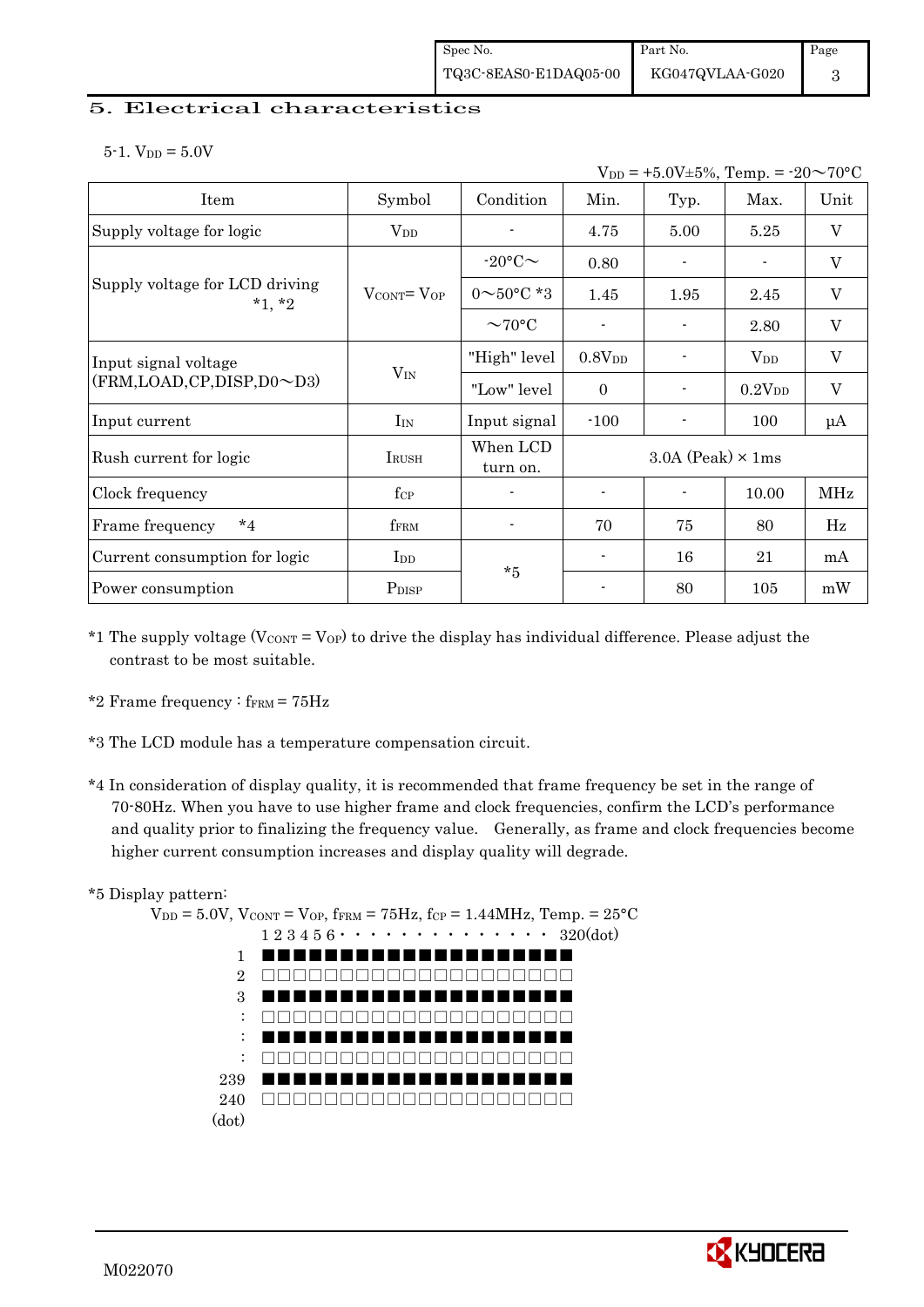Spec No. TQ3C-8EAS0-E1DAQ05-00 Part No. KG047QVLAA-G020 Page

 $V_{DD} = +3.3V \pm 0.3V$ , Temp. =  $-20 \sim 70$ °C

4

| Item                                       | Symbol                            | Condition                | Min.               | Typ.                       | Max.               | Unit                      |  |
|--------------------------------------------|-----------------------------------|--------------------------|--------------------|----------------------------|--------------------|---------------------------|--|
| Supply voltage for logic                   | $\rm V_{DD}$                      |                          | $3.0\,$            | 3.3                        | $3.6\,$            | $\mathbf{V}$              |  |
|                                            |                                   | $-20$ °C $\sim$          | 0.80               |                            | $\blacksquare$     | $\rm V$                   |  |
| Supply voltage for LCD driving<br>$*1, *2$ | $V_{\text{CONT}} = V_{\text{OP}}$ | $0 \sim 50^{\circ}$ C *3 | 1.45               | 1.95                       | 2.45               | V                         |  |
|                                            |                                   | $\sim$ 70°C              |                    |                            | 2.80               | V                         |  |
| Input signal voltage                       | $V_{IN}$                          | "High" level             | 0.8V <sub>DD</sub> |                            | $V_{DD}$           | $\mathbf V$               |  |
| (FRM, LOAD, CP, DISP, D0~D3)               |                                   | "Low" level              | $\Omega$           |                            | 0.2V <sub>DD</sub> | $\boldsymbol{\mathrm{V}}$ |  |
| Input current                              | $I_{IN}$                          | Input signal             | $-100$             |                            | 100                | $\mu A$                   |  |
| Rush current for logic                     | IRUSH                             | When LCD<br>turn on.     |                    | $3.0A$ (Peak) $\times$ 1ms |                    |                           |  |
| Clock frequency                            | $f_{\rm CP}$                      |                          |                    |                            | 10.00              | MHz                       |  |
| $*_{4}$<br>Frame frequency                 | fFRM                              |                          | 70                 | 75                         | 80                 | Hz                        |  |
| Current consumption for logic              | $_{\rm{LDD}}$                     | $*5$                     |                    | 23                         | 30                 | mA                        |  |
| Power consumption                          | P <sub>DISP</sub>                 |                          |                    | 76                         | 100                | mW                        |  |

\*1 The supply voltage ( $V_{\text{CONT}} = V_{\text{OP}}$ ) to drive the display has individual difference. Please adjust the contrast to be most suitable.

- \*2 Frame frequency :  $f_{\text{FRM}} = 75 \text{Hz}$
- \*3 The LCD module has a temperature compensation circuit.
- \*4 In consideration of display quality, it is recommended that frame frequency be set in the range of 70-80Hz. When you have to use higher frame and clock frequencies, confirm the LCD's performance and quality prior to finalizing the frequency value. Generally, as frame and clock frequencies become higher current consumption increases and display quality will degrade.

### \*5 Display pattern:

 $V_{DD} = 3.3V$ ,  $V_{CONT} = V_{OP}$ ,  $f_{FRM} = 75Hz$ ,  $f_{CP} = 1.44MHz$ ,  $Temp = 25°C$  $1\ 2\ 3\ 4\ 5\ 6\ \cdot\ \cdot\ \cdot\ \cdot\ \cdot\ \cdot\ \cdot\ \cdot\ \cdot\ \cdot\ \cdot\ 320(\mathrm{dot})$ 1 2 3 : : : 239 240 □□□□□□□□□□□□□□□□□□□□(dot) ■■■■■■■■■■■■■■■■■■■■ □□□□□□□□□□□□□□□□□□□□ ■■■■■■■■■■■■■■■■■■■■ □□□□□□□□□□□□□□□□□□□□ ■■■■■■■■■■■■■■■■■■■■ □□□□□□□□□□□□□□□□□□□□ ■■■■■■■■■■■■■■■■■■■■

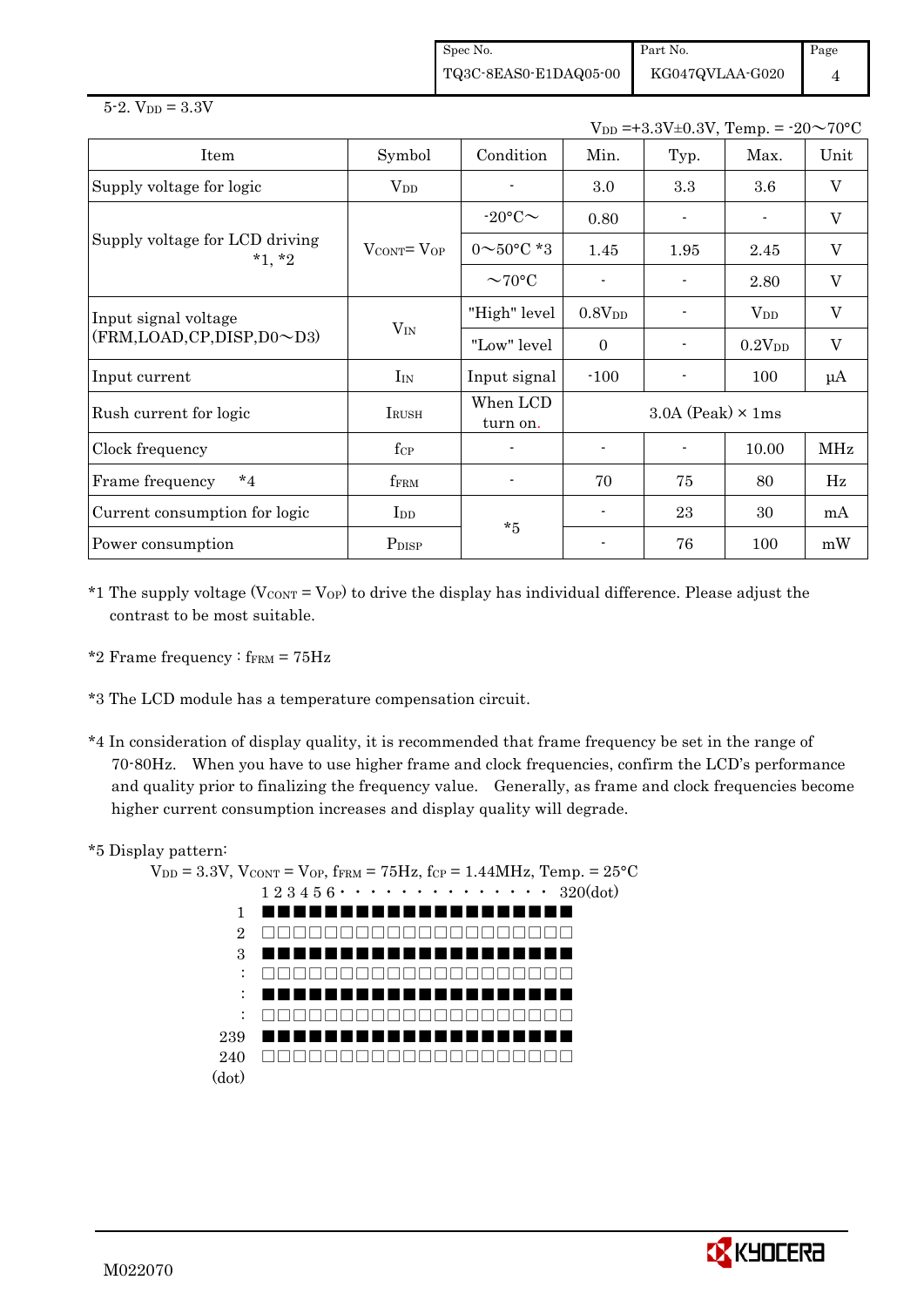Spec No. TQ3C-8EAS0-E1DAQ05-00

KG047QVLAA-G020

Page 5

## 6. Optical characteristics

Measuring spot =  $\phi$  6.0mm, Temp. = 25°C

Part No.

| Item                        |       | Symbol         | Condition                   | Min.           | Typ.           | Max.                     | Unit                     |  |
|-----------------------------|-------|----------------|-----------------------------|----------------|----------------|--------------------------|--------------------------|--|
| Response time               | Rise  | $\tau_r$       | $\theta = \phi = 0^{\circ}$ |                | 380            | 480                      | ms                       |  |
|                             | Down  | T d            | $\theta = \phi = 0^{\circ}$ |                | 120            | 220                      | ms                       |  |
|                             |       | $\theta$ upper |                             | $\blacksquare$ | 20             | $\blacksquare$           |                          |  |
| Viewing angle range         |       | $\theta$ lower | $CR \geq 2$                 |                | 40             | $\overline{\phantom{0}}$ | deg.                     |  |
|                             |       | $\phi$ left    |                             |                | 45             |                          | deg.                     |  |
|                             |       | $\phi$ right   |                             |                | 45             | $\overline{a}$           |                          |  |
| Contrast ratio              |       | CR             | $\theta = \phi = 0^{\circ}$ | $\overline{2}$ | $\overline{4}$ | $\overline{\phantom{0}}$ | $\overline{\phantom{a}}$ |  |
| <b>Brightness</b>           |       | L              | IF=10mA/Line                | 210            | 300            | $\overline{\phantom{a}}$ | cd/m <sup>2</sup>        |  |
|                             |       | $\mathbf x$    |                             | 0.29           | 0.34           | 0.39                     |                          |  |
| Chromaticity<br>coordinates | White | $\mathbf{y}$   | $\theta = \phi = 0^{\circ}$ | 0.30           | 0.35           | 0.40                     |                          |  |
|                             |       | $\mathbf x$    |                             | 0.15           | 0.20           | 0.25                     |                          |  |
|                             | Blue  | $\mathbf{y}$   | $\theta = \phi = 0^{\circ}$ | 0.07           | 0.12           | 0.17                     |                          |  |

Optimum contrast is obtained by adjusting the LCD driving voltage  $(V_{OP})$  while at the viewing angle of  $\theta = \phi = 0^{\circ}$ .

### 6-1. Definition of contrast ratio

 $CR(Contrast ratio) =$  Brightness with all pixels "White" Brightness with all pixels "Blue"

6-2. Definition of Vor



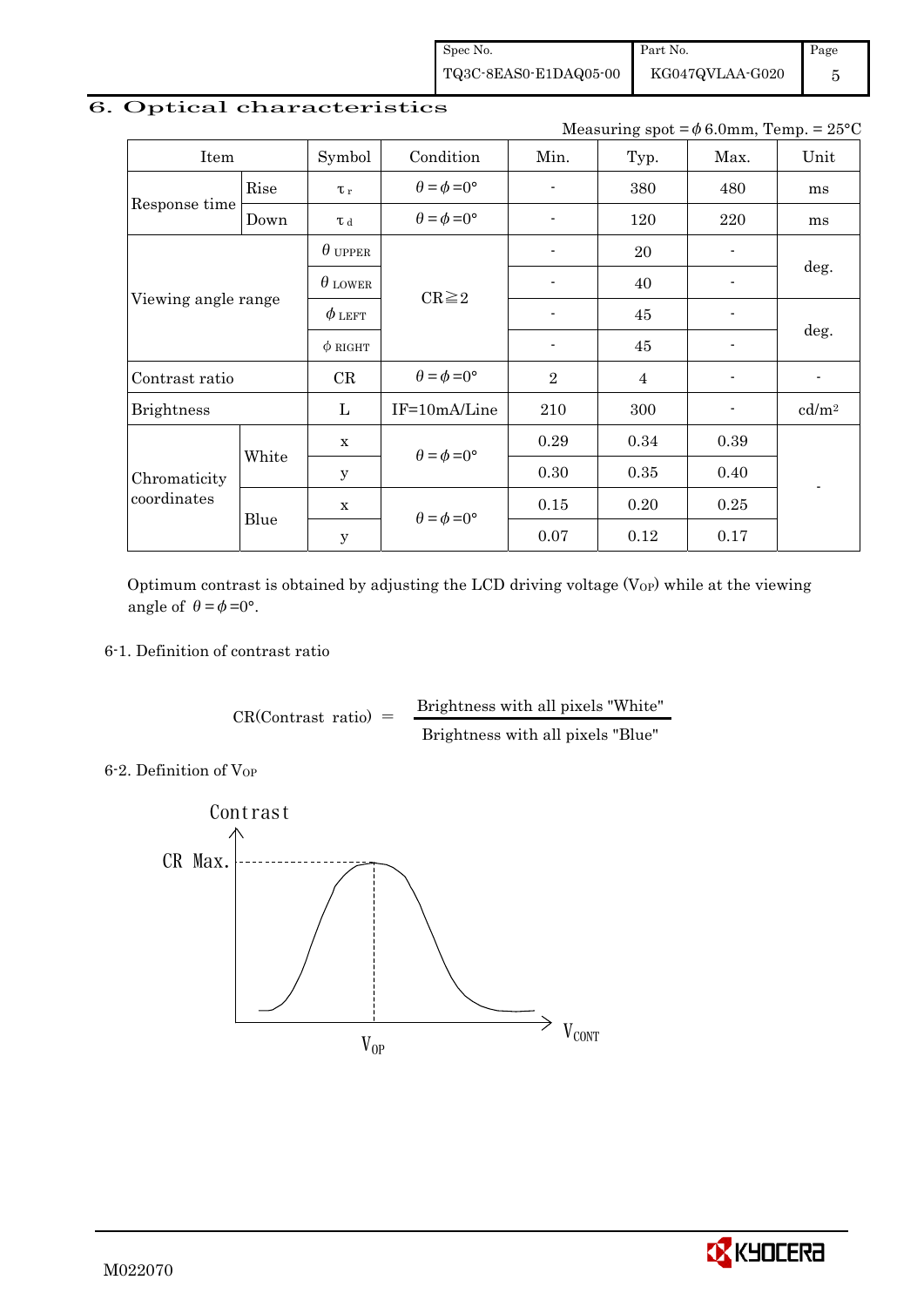6-3. Definition of response time



 $\theta=0^\circ$ 

6-4. Definition of viewing angle



 $\theta$  direction  $\phi$  direction



6-5. Brightness measuring points



- 1) Rating is defined on the average in the viewing area.
- 2) Measured 30 minutes after the LED is powered on. (Ambient temp. = 25°C)
- 3) Backlight : IF=10mA / 1 LED line

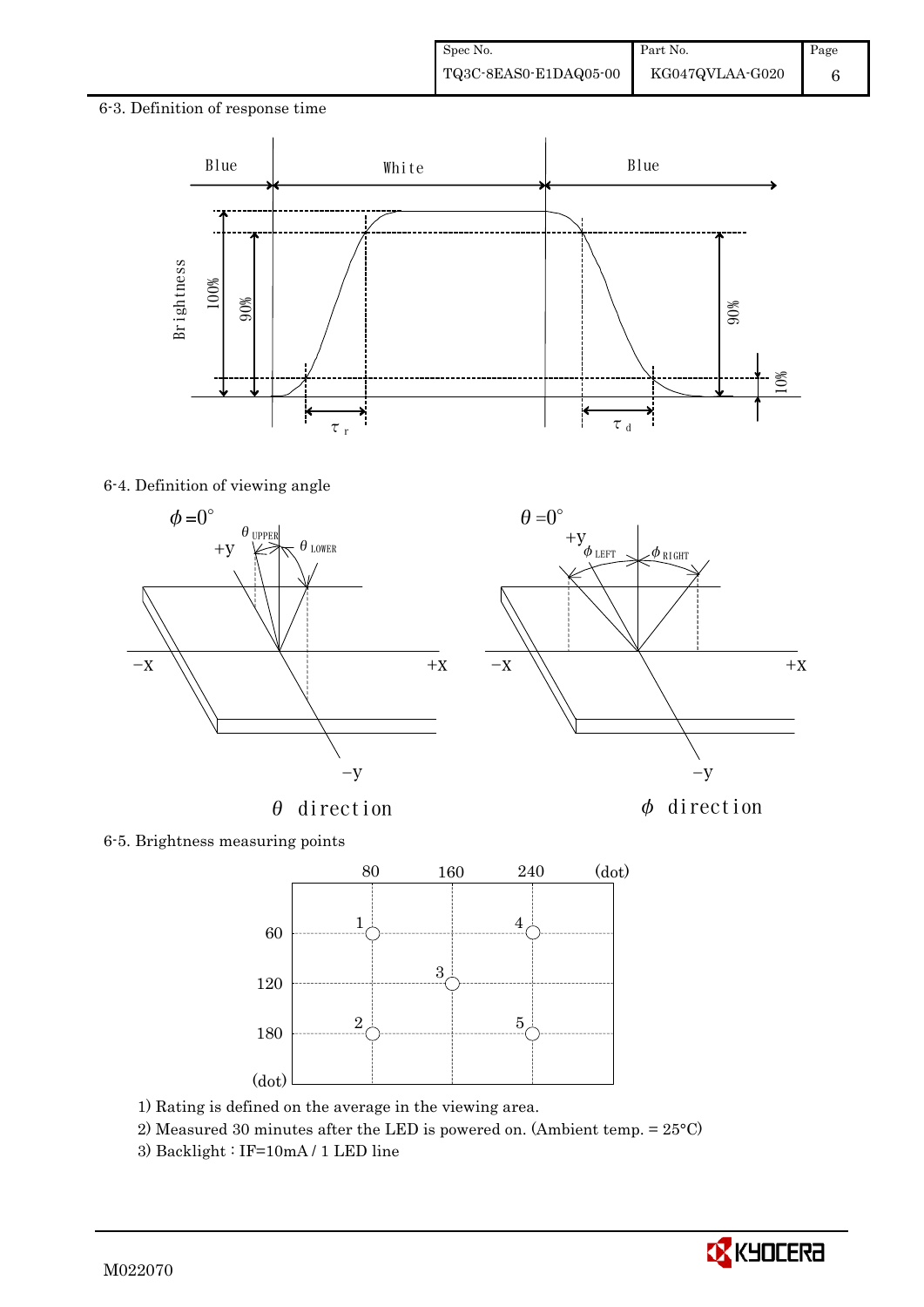### 7. Circuit block diagram



7-1. Power supply



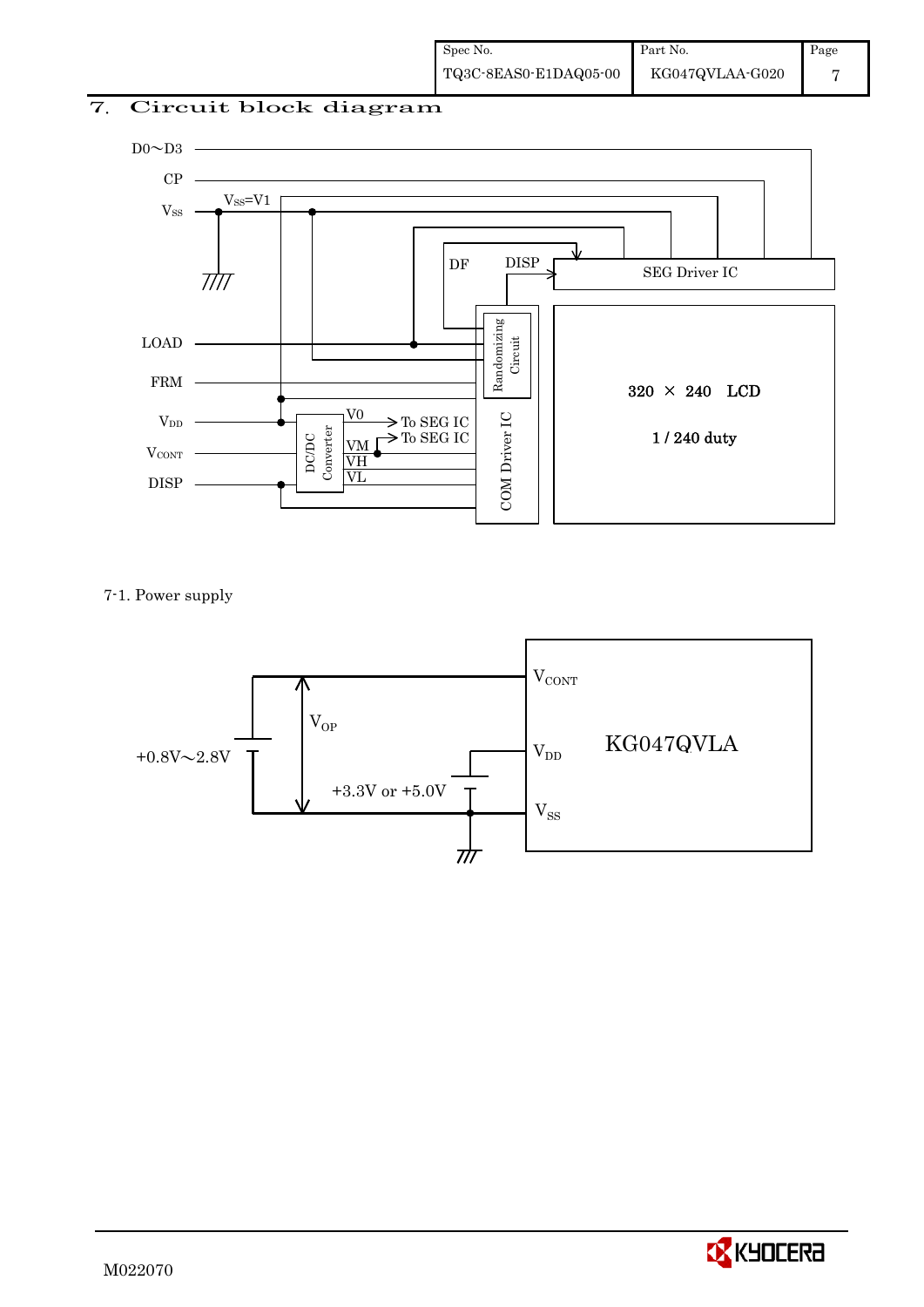### 8. Interface signals

| No.            | Symbol                 | Description                                  | Level         |
|----------------|------------------------|----------------------------------------------|---------------|
| $\mathbf{1}$   | <b>FRM</b>             | Synchronous signal for driving scanning line | H             |
| $\overline{2}$ | <b>LOAD</b>            | Data signal latch clock                      | $H\to L$      |
| 3              | ${\cal CP}$            | Data signal shift clock                      | $H\to L$      |
| $\overline{4}$ | <b>DISP</b>            | Display control signal                       | H(ON), L(OFF) |
| 5              | $V_{DD}$               | Power supply for logic                       |               |
| 6              | $V_{SS}$               | <b>GND</b>                                   |               |
| $\overline{7}$ | <b>VCONT</b>           | LCD adjust voltage                           |               |
| 8              | NC                     |                                              |               |
| 9              | NC                     |                                              |               |
| 10             | NC                     | No connect                                   |               |
| 11             | NC                     |                                              |               |
| 12             | D <sub>3</sub>         |                                              |               |
| 13             | $\mathbf{D}2$          |                                              | H(ON), L(OFF) |
| 14             | D1                     | Display data                                 |               |
| 15             | D <sub>0</sub>         |                                              |               |
| 16             | $V_{DD}$               |                                              |               |
| 17             | <b>V</b> <sub>DD</sub> | Power supply for logic                       |               |
| 18             | $V_{SS}$               |                                              |               |
| 19             | $V_{SS}$               | <b>GND</b>                                   |               |
| 20             | $V_{SS}$               |                                              |               |

### 8-1. Pin assignment of LCD panel

 $\rm LCD~connector ~~:~~08\text{-}6210\text{-}020\text{-}340\text{-}800+~~(ELCO)$ Recommended matching FFC or FPC : 0.5mm pitch

- 
- 

### 8-2. Pin assignment of LED

| No.            | Symbol          | Description |
|----------------|-----------------|-------------|
|                | AN1             | Anode 1     |
| $\overline{2}$ | CA <sub>1</sub> | Cathode 1   |
| 3              | CA <sub>2</sub> | Cathode 2   |
|                | AN2             | Anode 2     |

LCD side connector : 1.0mm pitch

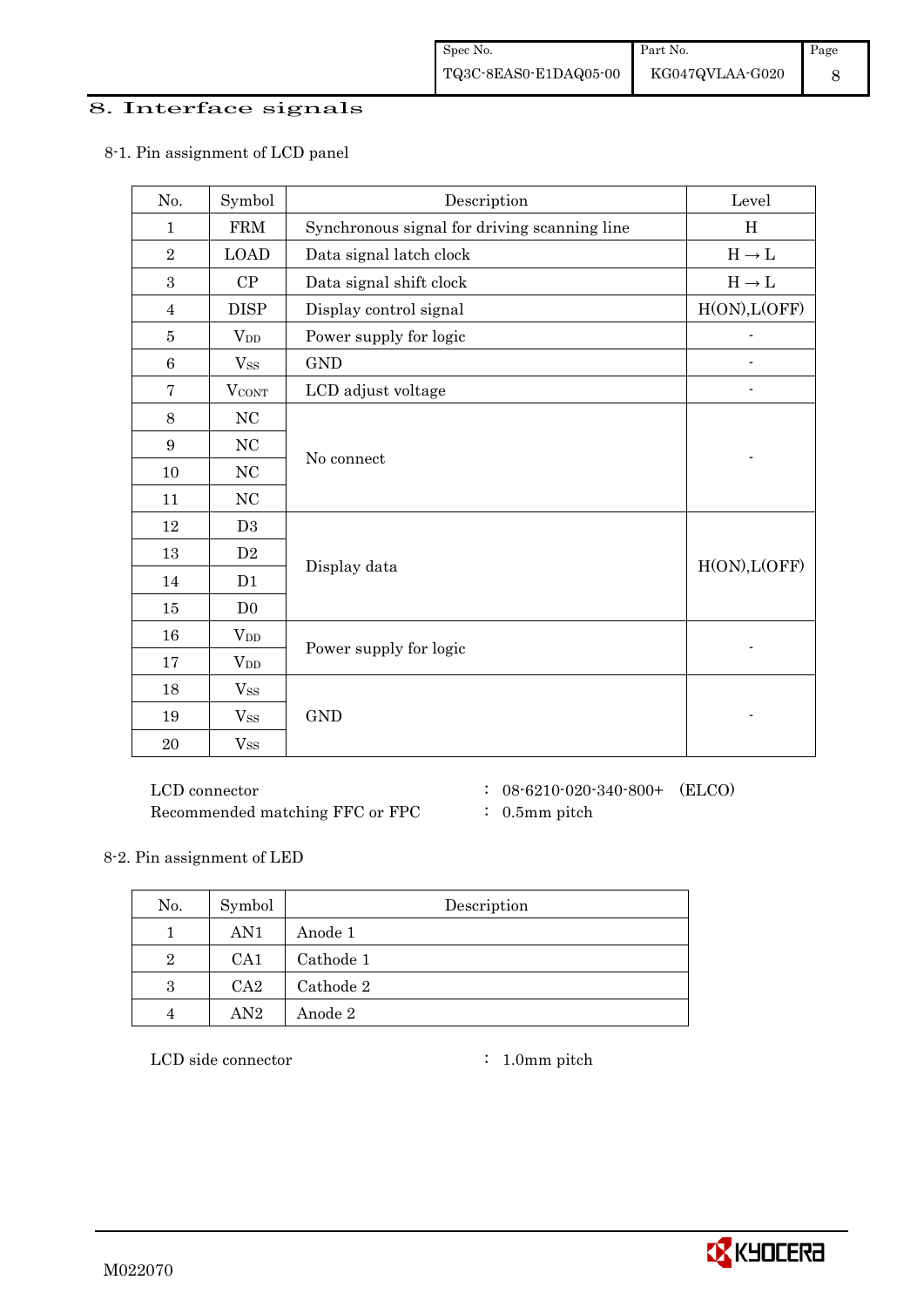9





\* The cycle of the LOAD signal should be stable and continuously applied without interruption.

\* The above-mentioned timing chart is a reference to set up a LCD module, not an electrical rating.

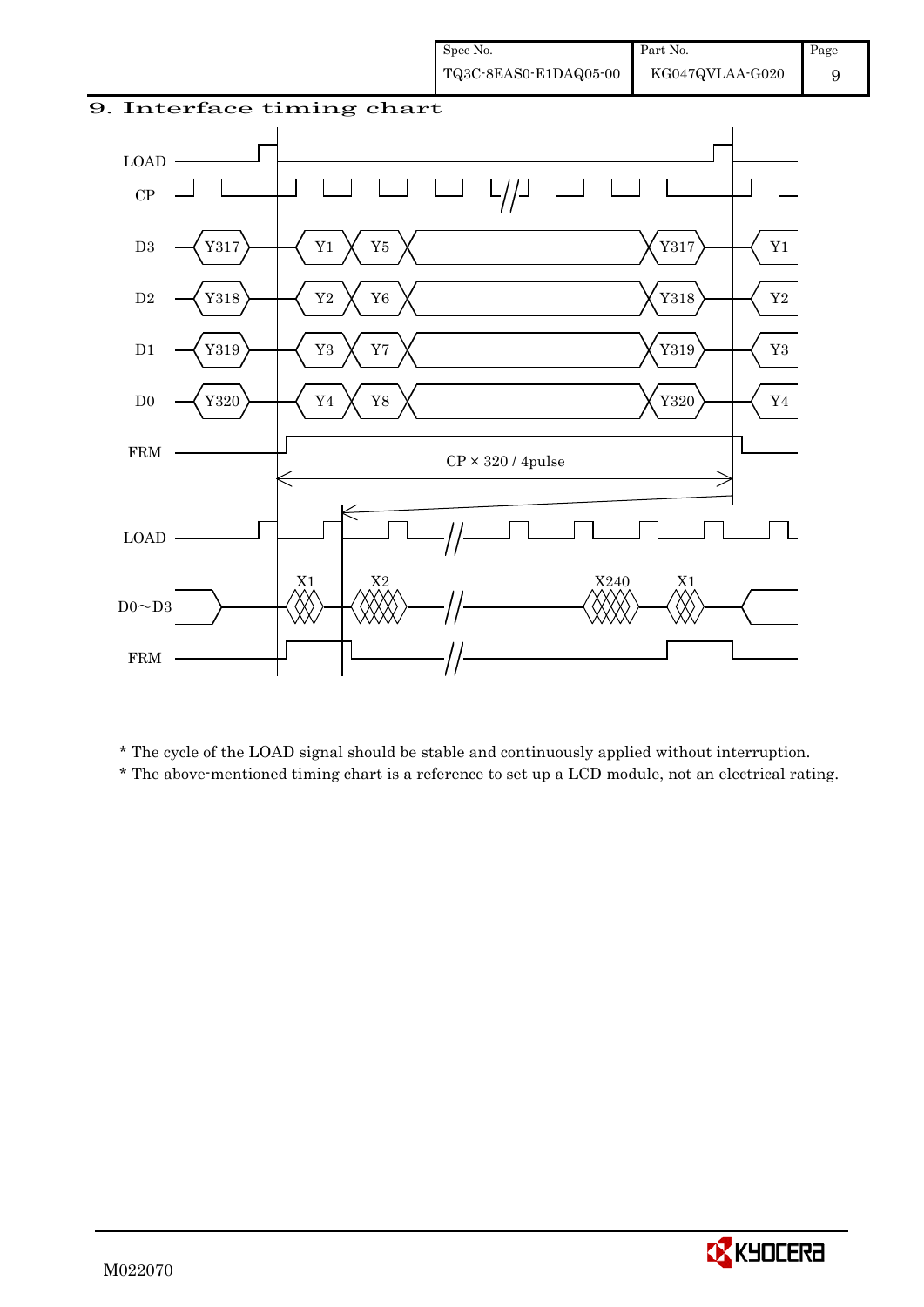### 10. Input timing characteristics





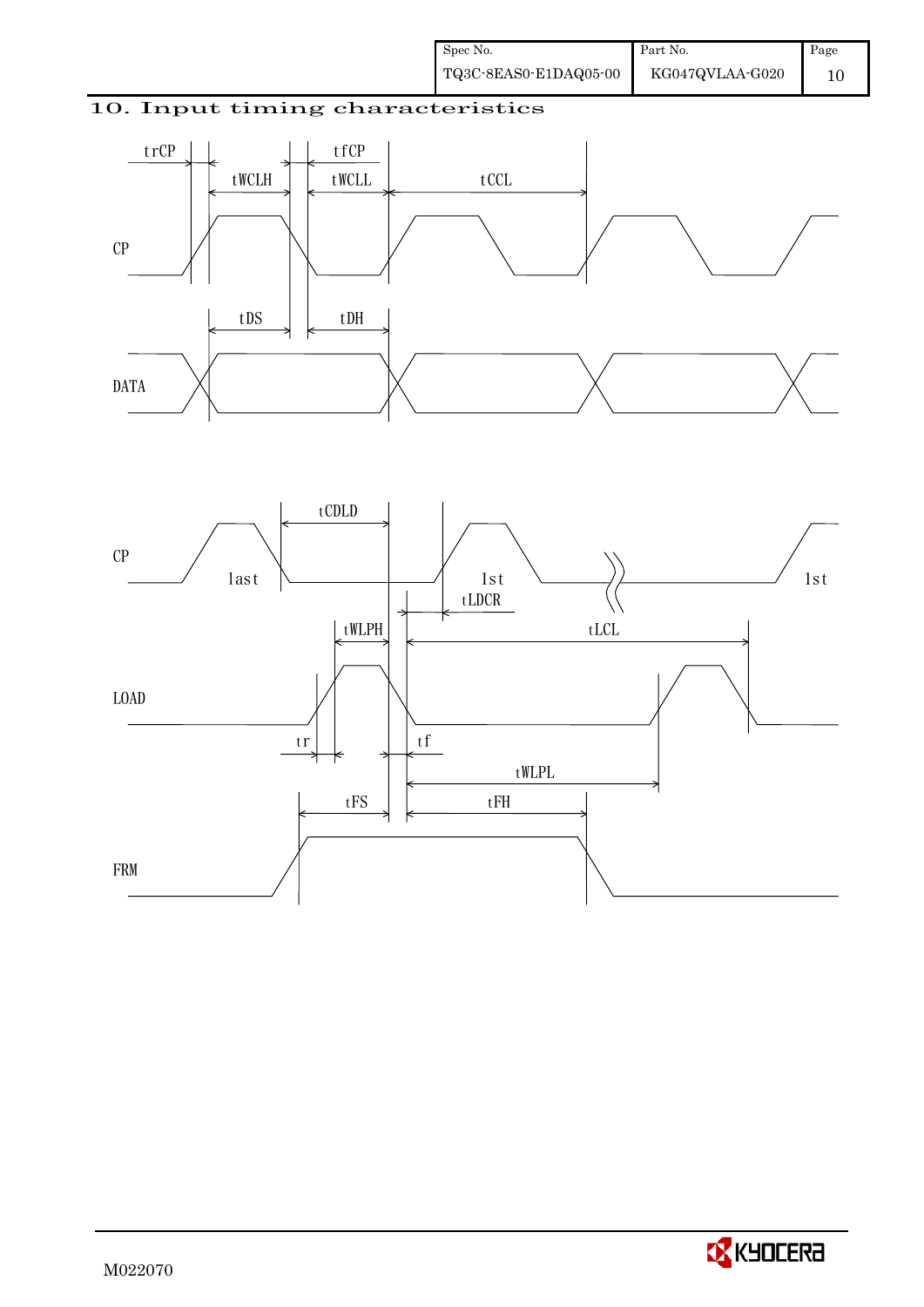| Spec No.              | Part No.        | Page |
|-----------------------|-----------------|------|
| TQ3C-8EAS0-E1DAQ05-00 | KG047QVLAA-G020 |      |

### 10-1. Switching characteristics  $(V_{DD} = 5.0V)$

|                                  |         |        | Input characteristics : $V_{DD} = +5.0V \pm 5\%$ , Temp. = -20~70°C |                          |      |  |  |  |
|----------------------------------|---------|--------|---------------------------------------------------------------------|--------------------------|------|--|--|--|
| Item                             |         | Symbol | Min.                                                                | Max.                     | Unit |  |  |  |
| CP cycle                         | $*_{1}$ | tCCL   | 100                                                                 | $\overline{a}$           | ns   |  |  |  |
| CP"H" pulse width                |         | tWCLH  | 30                                                                  | $\blacksquare$           | ns   |  |  |  |
| CP"L" pulse width                |         | tWCLL  | 30                                                                  | $\blacksquare$           | ns   |  |  |  |
| CP rise up time                  |         | trCP   | $\blacksquare$                                                      | 15                       | ns   |  |  |  |
| CP fall down time                |         | tfCP   | $\overline{\phantom{a}}$                                            | 15                       | ns   |  |  |  |
| Data set up time                 |         | tDS    | 25                                                                  | $\overline{\phantom{a}}$ | ns   |  |  |  |
| Data hold time                   |         | $t$ DH | 25                                                                  | $\overline{\phantom{a}}$ | ns   |  |  |  |
| LOAD "H" pulse width             |         | tWLPH  | 40                                                                  | $\overline{\phantom{a}}$ | ns   |  |  |  |
| LOAD "L" pulse width             |         | tWLPL  | 400                                                                 | $\overline{\phantom{a}}$ | ns   |  |  |  |
| LOAD cycle                       | $*_{2}$ | tLCL   | 500                                                                 | $\blacksquare$           | ns   |  |  |  |
| $CP \rightarrow$ LOAD delay time |         | tCDLD  | 60                                                                  | $\overline{\phantom{a}}$ | ns   |  |  |  |
| $LOAD \rightarrow CP$ delay time |         | tLDCR  | 60                                                                  | $\blacksquare$           | ns   |  |  |  |
| Input signal rise up time        |         | tr     | $\overline{\phantom{a}}$                                            | 20                       | ns   |  |  |  |
| Input signal fall down time      |         | tf     | $\blacksquare$                                                      | 20                       | ns   |  |  |  |
| FRM data set up time             |         | tFS    | 120                                                                 | $\overline{\phantom{a}}$ | ns   |  |  |  |
| FRM data hold time               |         | tFH    | 30                                                                  | $\overline{a}$           | ns   |  |  |  |

\*1 CP cycle is adjusted so that FRM signal is 75Hz.

\*2 LOAD cycle is constant.

|  |  | 10-2. Switching characteristics $(V_{DD} = 3.3V)$ |  |
|--|--|---------------------------------------------------|--|
|--|--|---------------------------------------------------|--|

|                                  |         | Input characteristics : $V_{DD} = +3.3V \pm 0.3V$ , Temp. = -20~70°C |                          |                          |      |
|----------------------------------|---------|----------------------------------------------------------------------|--------------------------|--------------------------|------|
| Item                             |         | Symbol                                                               | Min.                     | Max.                     | Unit |
| CP cycle                         | $*_{1}$ | tCCL                                                                 | 100                      |                          | ns   |
| CP"H" pulse width                |         | tWCLH                                                                | 40                       | $\blacksquare$           | ns   |
| CP"L" pulse width                |         | tWCLL                                                                | 40                       | $\overline{\phantom{a}}$ | ns   |
| CP rise up time                  |         | trCP                                                                 | $\overline{\phantom{a}}$ | 20                       | ns   |
| CP fall down time                |         | tfCP                                                                 | $\overline{\phantom{a}}$ | 20                       | ns   |
| Data set up time                 |         | tDS                                                                  | 35                       | $\blacksquare$           | ns   |
| Data hold time                   |         | $t$ DH                                                               | 35                       | $\overline{\phantom{a}}$ | ns   |
| LOAD "H" pulse width             |         | tWLPH                                                                | 50                       | $\overline{\phantom{a}}$ | ns   |
| LOAD "L" pulse width             |         | tWLPL                                                                | 400                      | $\overline{\phantom{a}}$ | ns   |
| LOAD cycle                       | $*$ ?   | tLCL                                                                 | 500                      | $\blacksquare$           | ns   |
| $CP \rightarrow$ LOAD delay time |         | tCDLD                                                                | 60                       | $\overline{\phantom{a}}$ | ns   |
| $LOAD \rightarrow CP$ delay time |         | tLDCR                                                                | 80                       | $\blacksquare$           | ns   |
| Input signal rise up time        |         | tr                                                                   | $\blacksquare$           | 20                       | ns   |
| Input signal fall down time      |         | tf                                                                   | $\blacksquare$           | 20                       | ns   |
| FRM data set up time             |         | tFS                                                                  | 120                      | $\overline{\phantom{a}}$ | ns   |
| FRM data hold time               |         | tFH                                                                  | 30                       |                          | ns   |

\*1 CP cycle is adjusted so that FRM signal is 75Hz.

\*2 LOAD cycle is constant.

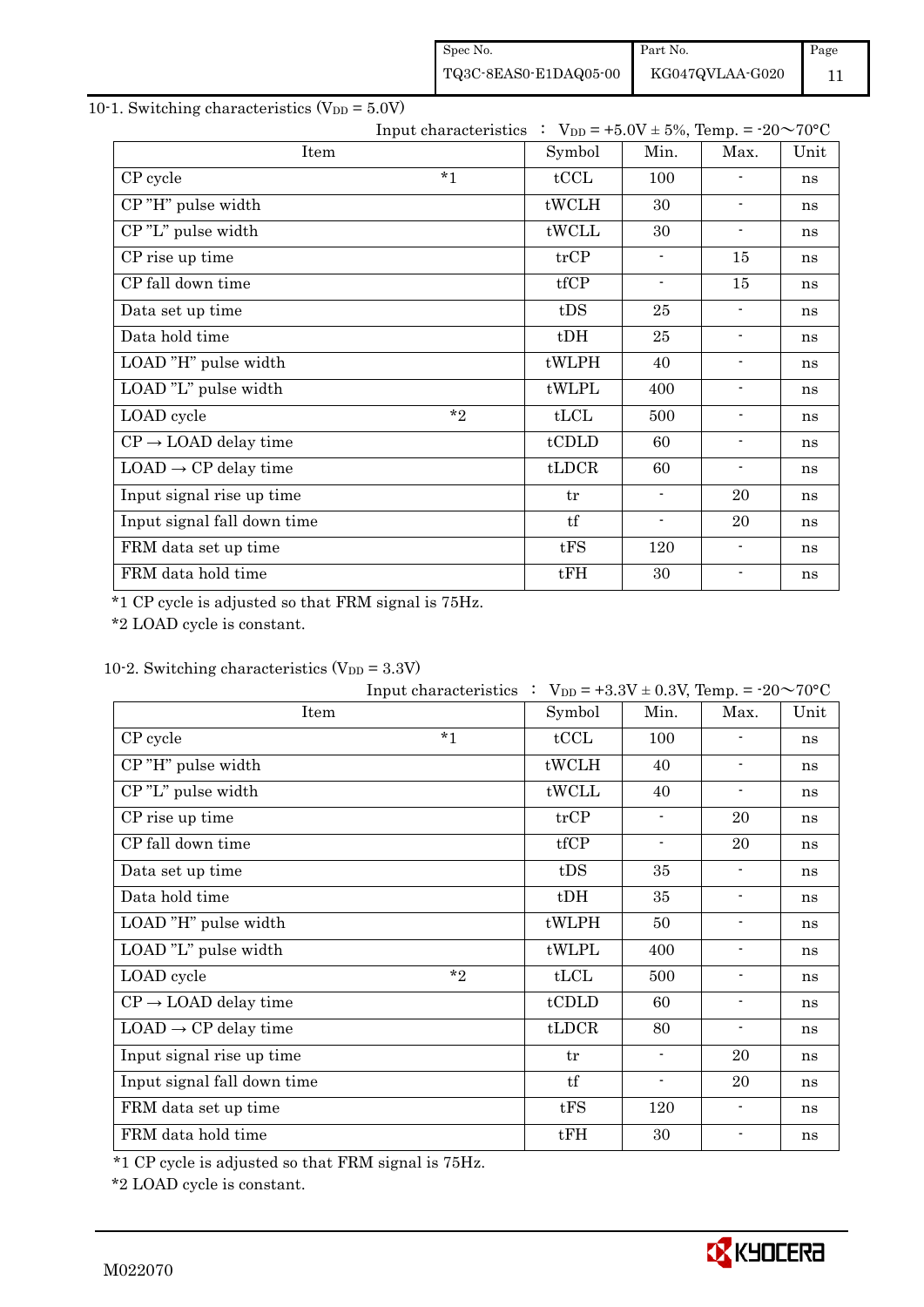| Spec No.              | Part No.        | Page |
|-----------------------|-----------------|------|
| TQ3C-8EAS0-E1DAQ05-00 | KG047QVLAA-G020 |      |

# 11. Supply voltage sequence condition

In normal operation, logic within the LCD module reverses the polarity of the drive voltage every few lines to prevent DC damage to the liquid crystal material. But when a voltage is present on  $V_{\text{CONT}}$  outside of the time when the  $V_{\text{DD}}$  logic voltage is stable, a drive voltage is applied to the liquid crystal material without the polarity reversals. This sometimes result in a deterioration of display quality and a reduction in life time.



<sup>\*</sup> Input signal: FRM, LOAD, CP, D0~D3

 \* The above sequence should be designed as to maintain each normal voltage when the liquid crystal module load is applied to your system.

\* Control the supply voltage sequence to not float any signal line when the LCD panel is being driven.

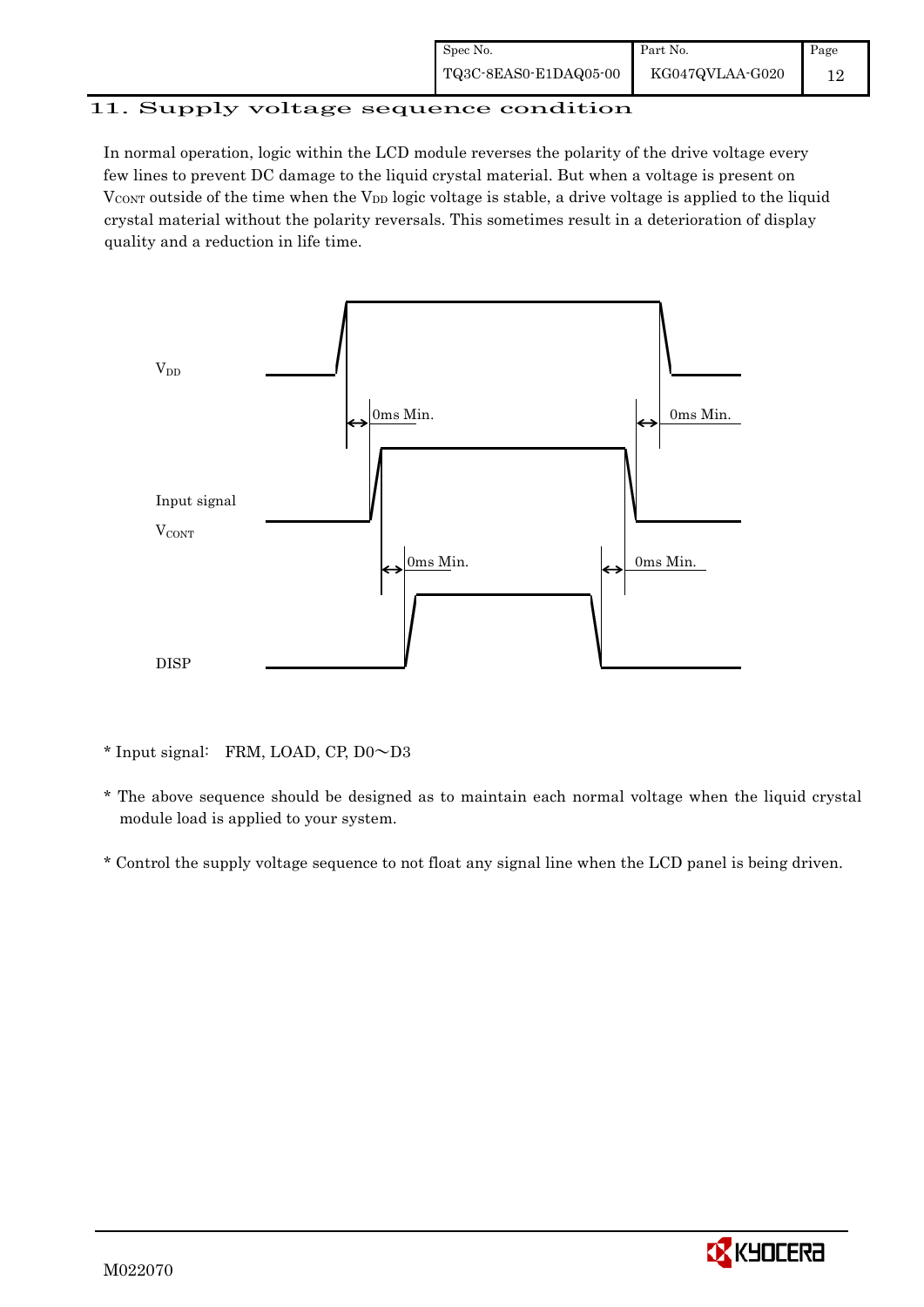| Spec No.              | Part No.        | Page |
|-----------------------|-----------------|------|
| TQ3C-8EAS0-E1DAQ05-00 | KG047QVLAA-G020 |      |

### 12. Backlight characteristics

LED ratings

| Item                |          | Symbol | Min.           | Typ.   | Max.           | Unit | Note                         |
|---------------------|----------|--------|----------------|--------|----------------|------|------------------------------|
| Forward current     | *1       | ΙF     | $\blacksquare$ | 10     | $\blacksquare$ | mA   | Ta= $-20 \sim 70$ °C         |
|                     |          |        | $\blacksquare$ | 24.1   | 27.7           | V    | IF=10mA, Ta= $-20^{\circ}$ C |
| Forward voltage     | *1       | VF     | $\blacksquare$ | 23.7   | 27.2           | V    | IF=10mA, $Ta=25^{\circ}C$    |
|                     |          |        | $\overline{a}$ | 23.1   | 26.7           | V    | IF=10mA, $Ta=70^{\circ}C$    |
| Operating life time | $*2, *3$ | T      | $\overline{a}$ | 40,000 |                | h    | IF=10mA, $Ta=25^{\circ}C$    |

\*1 For each "AN1-CA1", "AN2-CA2"

\*2 When brightness decrease 50% of initial brightness.

\*3 Life time is estimated data.

 \* An input current below 5.0mA may reduce the brightness uniformity of the LED backlight. This is because the amount of light from each LED chip is different. Therefore, please evaluate carefully before finalizing the input current.

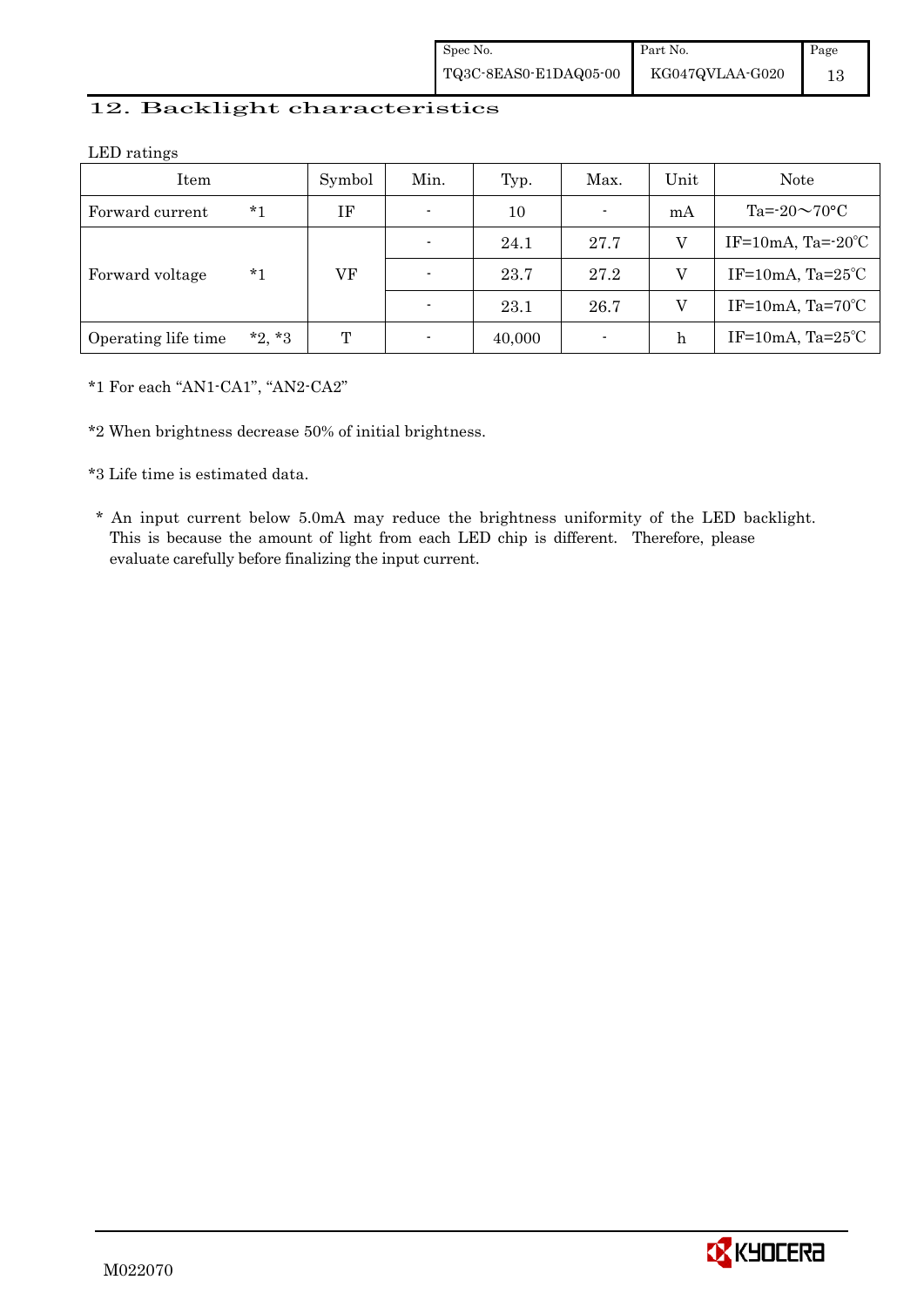| Spec No.              | Part No.        | Page |
|-----------------------|-----------------|------|
| TQ3C-8EAS0-E1DAQ05-00 | KG047QVLAA-G020 |      |

### 13. Lot number identification

The lot number shall be indicated on the back of the backlight case of each LCD.

KG047QVLAA-G020 -  $\Box$  $\Box$   $\Box$   $\Box$  MADE IN  $\Box$  $\Box$  $\Box$  $\Box$ 

| $\downarrow \downarrow$ $\downarrow$ $\downarrow$ |  |                 |
|---------------------------------------------------|--|-----------------|
| $12 \quad 3 \quad 4$                              |  | $5\overline{5}$ |

- No1. No5. above indicate
	- 1. Year code
	- 2. Month code
	- 3. Date
	- 4. Version Number
	- 5. Country of origin (Japan or China)

| Year       | 2008 | 2009 | 2010 | 2011 | 2012 | 2013 |
|------------|------|------|------|------|------|------|
| $\rm Code$ | ◡    |      |      |      |      |      |

| Month      | Jan. | Feb. | Mar. | Apr. | May | Jun. |
|------------|------|------|------|------|-----|------|
| $\rm Code$ |      |      | ౿    |      |     |      |

| Month      | Jul. | Aug. | Sep. | $_{\rm Oct.}$ | Nov. | Dec. |
|------------|------|------|------|---------------|------|------|
| $\rm Code$ |      |      |      | ∡⊾            |      |      |

### 14. Warranty

#### 14-1. Incoming inspection

Please inspect the LCD within one month after your receipt.

#### 14-2. Production warranty

 Kyocera warrants its LCD's for a period of 12 months from the ship date. Kyocera shall, by mutual agreement, replace or re-work defective LCD's that are shown to be Kyocera's responsibility.

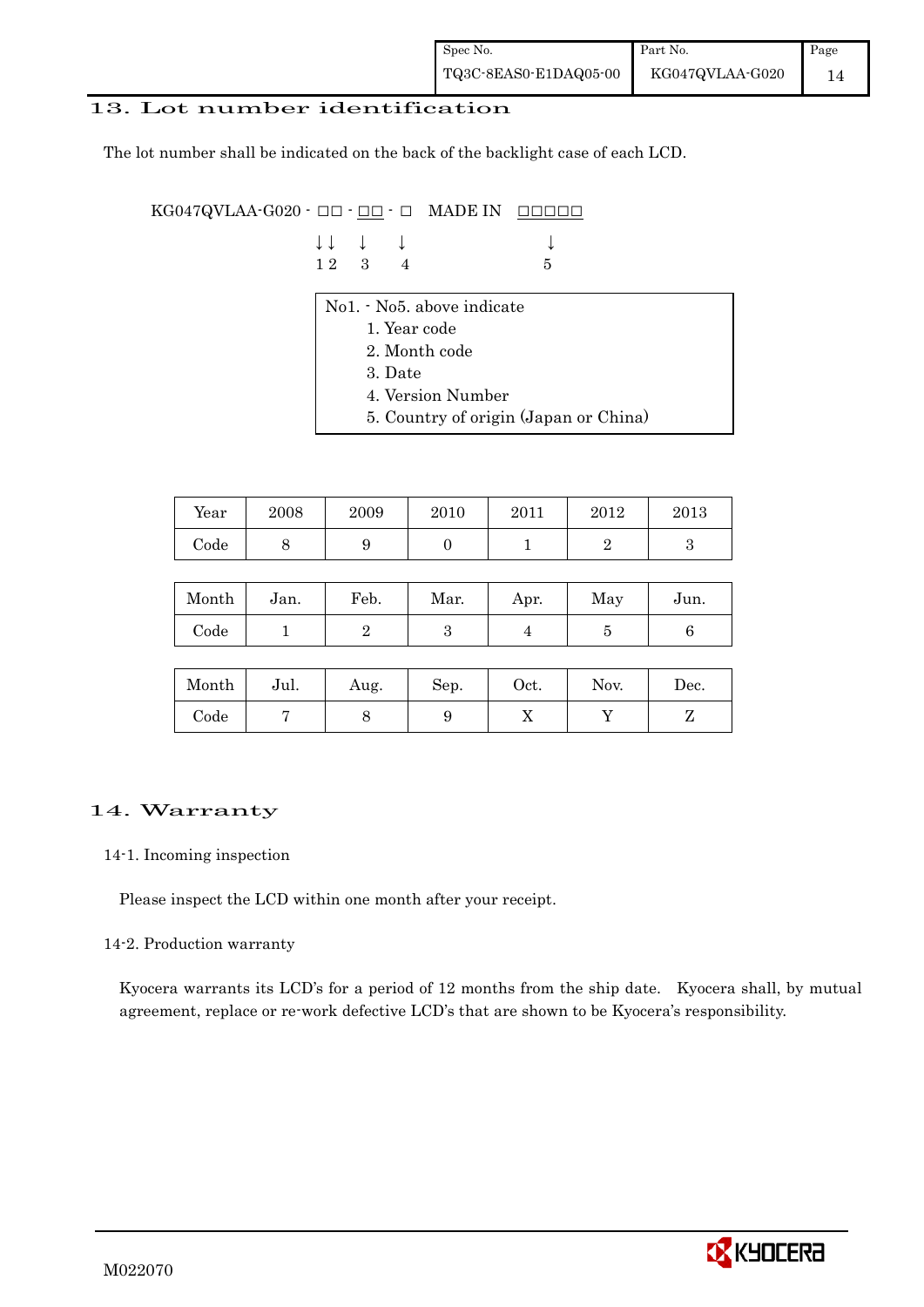### 15. Precautions for use

- 15-1. Installation of the LCD
	- 1) The LCD module has a grounding hole. Please ground the module to prevent noise and to stabilize its performance as circumstances demand.
	- 2) A transparent protection plate shall be added to protect the LCD and its polarizer.
	- 3) The LCD shall be installed so that there is no pressure on the LSI chips.
	- 4) The LCD shall be installed flat, without twisting or bending.
	- 5) Please design the housing window so that its edges are between the active area and the effective area of the LCD screen.
	- 6) A transparent protection sheet is attached to the polarizer. Please remove the protection film slowly before use, paying attention to static electricity.

### 15-2. Static electricity

- 1) Since CMOS ICs are mounted directly onto the LCD glass, protection from static electricity is required.
- 2) Workers should use body grounding. Operator should wear ground straps.

#### 15-3. LCD operation

- 1) The LCD shall be operated within the limits specified. Operation at values outside of these limits may shorten life, and/or harm display images.
- 2) Adjust the "Supply voltage for LCD driving  $(V_{\text{CONT}})$ " to obtain optimum viewing angle and contrast ratio.

#### 15-4. Storage

- 1) The LCD shall be stored within the temperature and humidity limits specified. Store in a dark area, and protect the LCD from direct sunlight or fluorescent light.
- 2) Always store the LCD so that it is free from external pressure onto it.

#### 15-5. Usage

- 1) DO NOT store in a high humidity environment for extended periods. Polarizer degradation bubbles, and/or peeling off of the polarizer may result.
- 2) The front polarizer is easily scratched or damaged. Prevent touching it with any hard material, and from being pushed or rubbed.
- 3) The LCD screen may be cleaned by wiping the screen surface with a soft cloth or cotton pad using a little Ethanol.
- 4) Water may cause damage or discoloration of the polarizer. Clean condensation or moisture from any source immediately.
- 5) Always keep the LCD free from condensation during testing. Condensation may permanently spot or stain the polarizer.
- 6) Do not pull the LED lead wires and do not bend the root of the wires. Housing should be designed to protect LED lead wires from external stress.
- 7) Do not disassemble LCD module because it will result in damage.
- 8) This Kyocera LCD module has been specifically designed for use in general electronic devices, but not for use in a special environment such as usage in an active gas. Hence, when the LCD is supposed to be used in a special environment, evaluate the LCD thoroughly beforehand and do not expose the LCD to chemicals such as an active gas.
- 9) Please do not use solid-base image pattern for long hours because a temporary afterimage may appear. We recommend using screen saver etc. in cases where a solid-base image pattern must be used.
- 10) Liquid crystal may leak when the module is broken. Be careful not to let the fluid go into your eyes and mouth. In the case the fluid touches your body; rinse it off right away with water and soap.

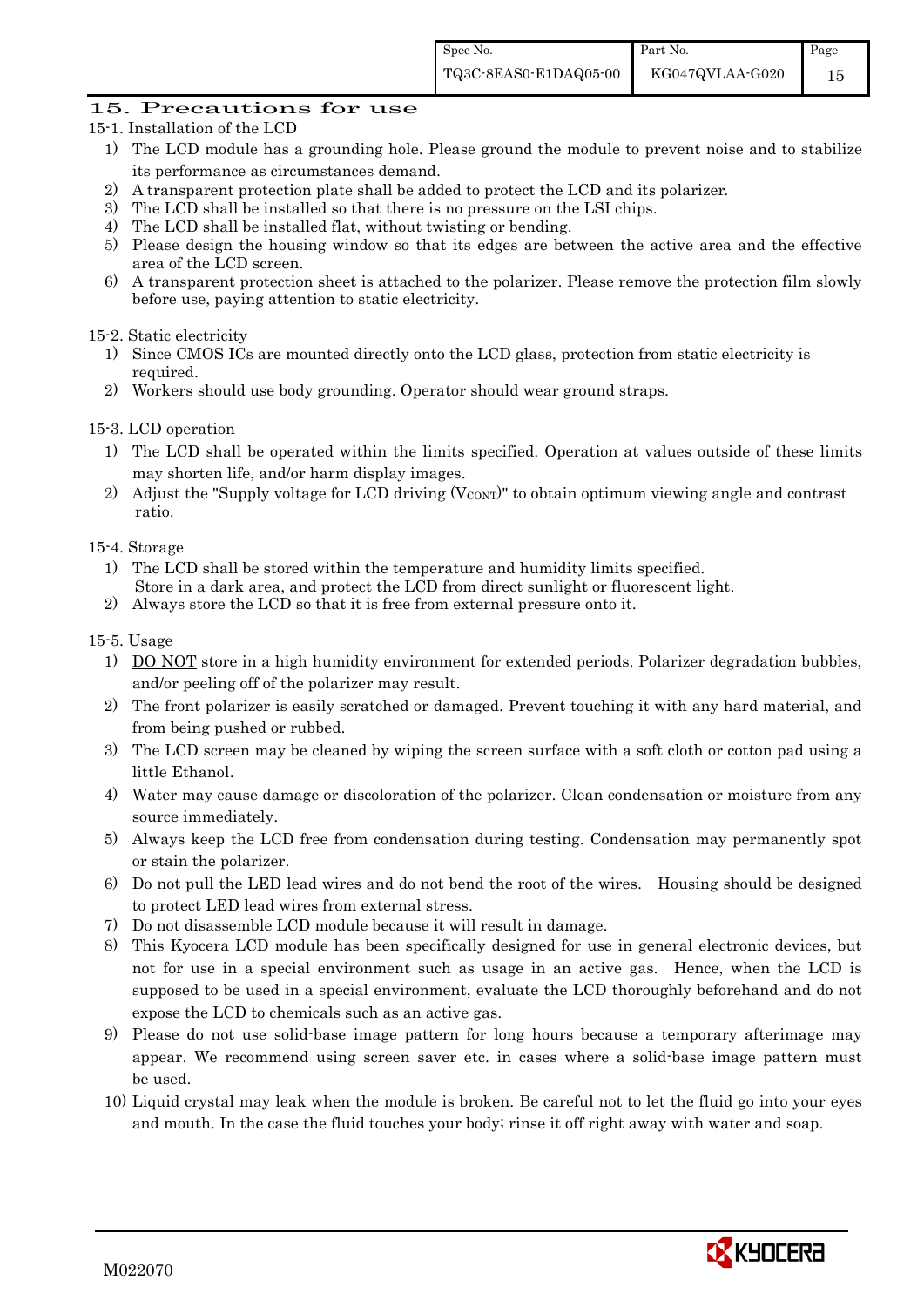### 16. Reliability test data

| Test item                            | Test condition                                                                                        | Test time        | Judgement                                                  |                                                                            |  |
|--------------------------------------|-------------------------------------------------------------------------------------------------------|------------------|------------------------------------------------------------|----------------------------------------------------------------------------|--|
| High temp.<br>atmosphere             | $80^{\circ}$ C                                                                                        | 240h             | Display function<br>Display quality<br>Current consumption | : No defect<br>$\therefore$ No defect<br>$\therefore$ No defect            |  |
| Low temp.<br>atmosphere              | $-30^{\circ}$ C                                                                                       | 240h             | Display function<br>Display quality<br>Current consumption | $\therefore$ No defect<br>$\therefore$ No defect<br>$\therefore$ No defect |  |
| High temp.<br>humidity<br>atmosphere | $40^{\circ}$ C 90% RH                                                                                 | 240h             | Display function<br>Display quality<br>Current consumption | $\therefore$ No defect<br>$\therefore$ No defect<br>$\therefore$ No defect |  |
| Temp. cycle                          | $-30^{\circ}$ C<br>0.5 <sub>h</sub><br>0.5 <sub>h</sub><br>R.T.<br>$80^{\circ}$ C<br>0.5 <sub>h</sub> | 10cycles         | Display function<br>Display quality<br>Current consumption | $\therefore$ No defect<br>$\therefore$ No defect<br>$\therefore$ No defect |  |
| High temp.<br>operation              | $70^{\circ}$ C                                                                                        | 500 <sub>h</sub> | Display function<br>Display quality<br>Current consumption | : No defect<br>$\therefore$ No defect<br>$\therefore$ No defect            |  |

\* Each test item uses a test LCD only once. The tested LCD is not used in any other tests.

\* The LCD is tested in circumstances in which there is no condensation.

\* The reliability test is not an out-going inspection.

 \* The result of the reliability test is for your reference purpose only. The reliability test is conducted only to examine the LCD's capability.

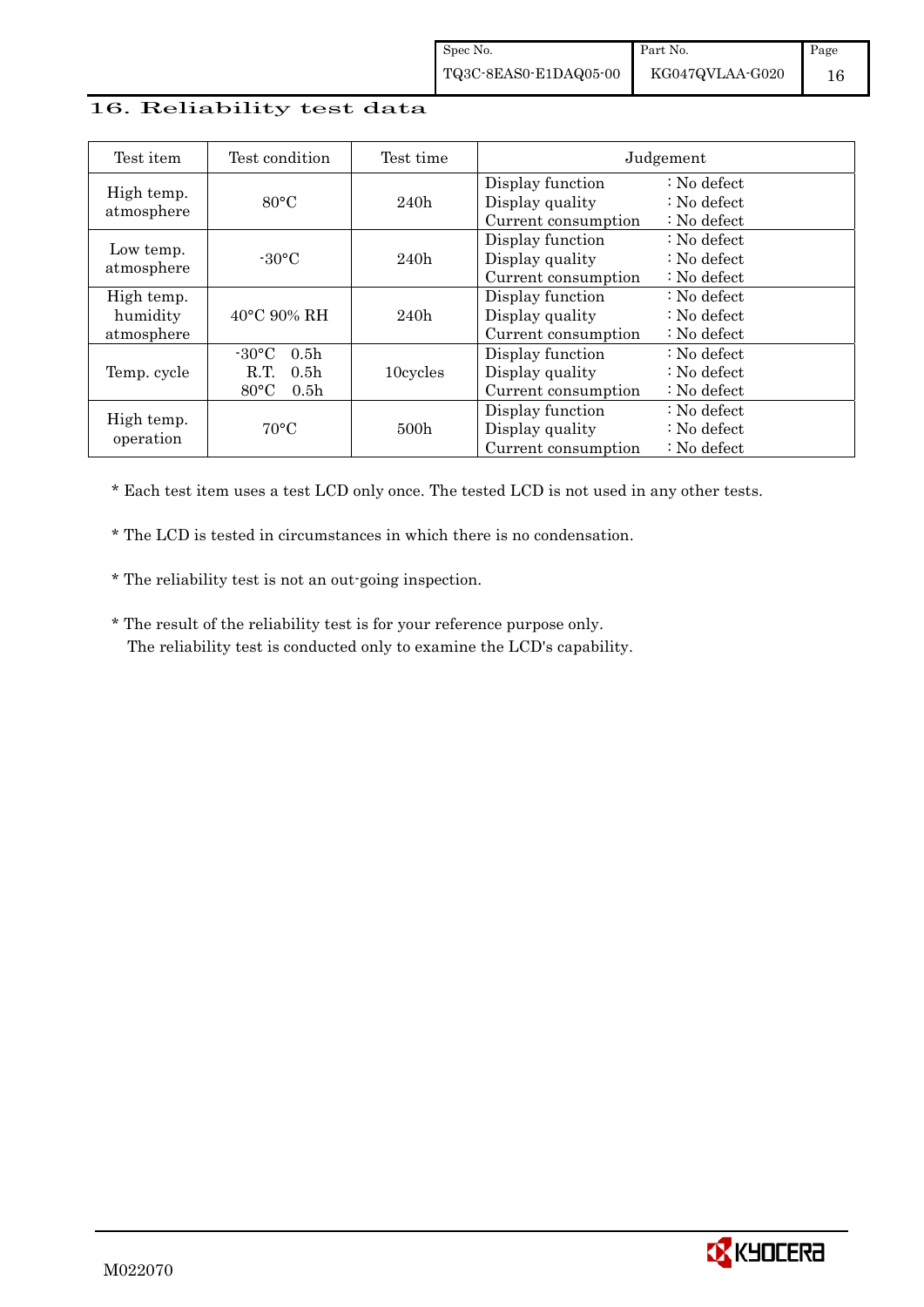

◁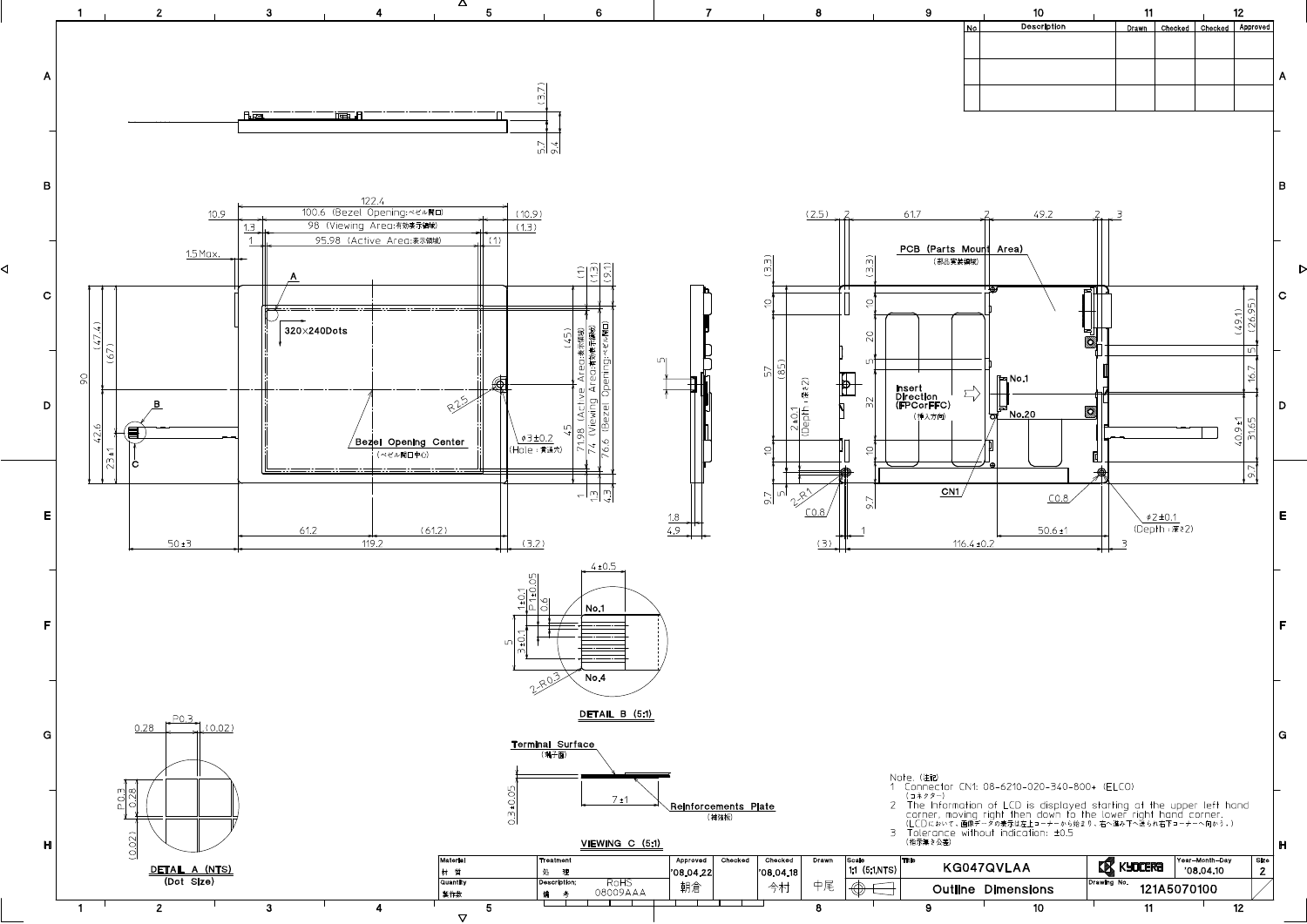|      | Spec No. TQ3C-8EAS0-E2DAQ05-00 |
|------|--------------------------------|
| Date | August 10, 2008                |

# KYOCERA INSPECTION STANDARD

# TYPE : KG047QVLAA-G020

### KYOCERA CORPORATION KAGOSHIMA HAYATO PLANT LCD DIVISION

| Original        |                            | Designed by $:$ Engineering dept. | Confirmed by $:QA$ dept. |                          |                   |
|-----------------|----------------------------|-----------------------------------|--------------------------|--------------------------|-------------------|
| Issue Date      | Prepared                   | $\rm Checked$                     | Approved                 | $\rm Checked$            | Approved          |
| August 10, 2008 | D. Ajisaka '<br>2d Johnson |                                   |                          | 4 Marsumoto J. Sakaguchi | f <del>re</del> t |

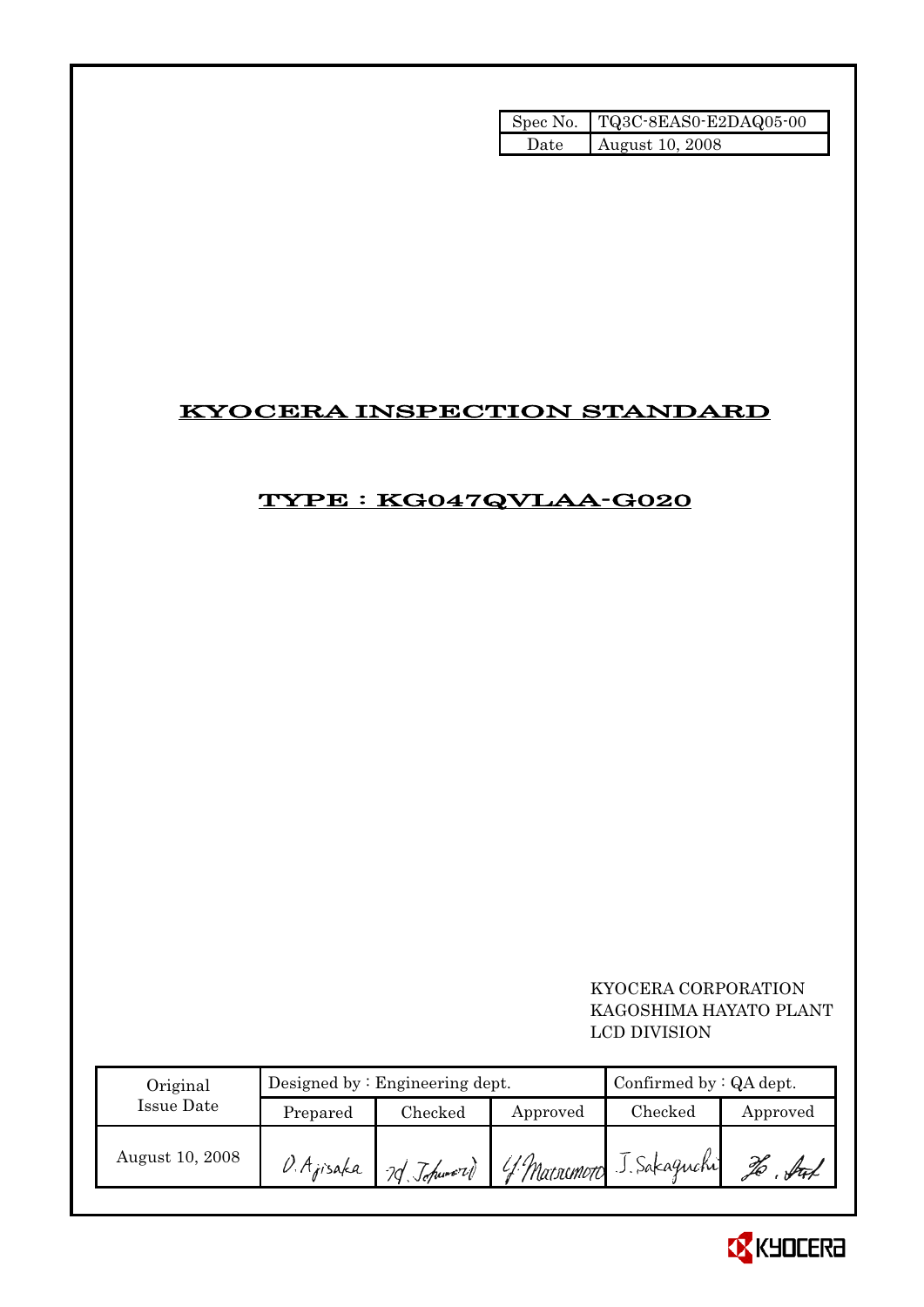| Spec No.              | Part No.        | Page |
|-----------------------|-----------------|------|
| TQ3C-8EAS0-E2DAQ05-00 | KG047QVLAA-G020 |      |

|         | Revision record      |          |  |                                 |                        |                         |          |  |
|---------|----------------------|----------|--|---------------------------------|------------------------|-------------------------|----------|--|
|         |                      |          |  | Designed by : Engineering dept. |                        | Confirmed by : QA dept. |          |  |
|         | $\rm{\textbf{Date}}$ | Prepared |  | Checked                         | ${\Large\bf Approved}$ | $\rm Checked$           | Approved |  |
|         |                      |          |  |                                 |                        |                         |          |  |
|         |                      |          |  |                                 |                        |                         |          |  |
| Rev.No. | $\rm{Date}$          | Page     |  |                                 | Descriptions           |                         |          |  |
|         |                      |          |  |                                 |                        |                         |          |  |
|         |                      |          |  |                                 |                        |                         |          |  |
|         |                      |          |  |                                 |                        |                         |          |  |
|         |                      |          |  |                                 |                        |                         |          |  |
|         |                      |          |  |                                 |                        |                         |          |  |
|         |                      |          |  |                                 |                        |                         |          |  |
|         |                      |          |  |                                 |                        |                         |          |  |
|         |                      |          |  |                                 |                        |                         |          |  |
|         |                      |          |  |                                 |                        |                         |          |  |
|         |                      |          |  |                                 |                        |                         |          |  |
|         |                      |          |  |                                 |                        |                         |          |  |
|         |                      |          |  |                                 |                        |                         |          |  |
|         |                      |          |  |                                 |                        |                         |          |  |
|         |                      |          |  |                                 |                        |                         |          |  |
|         |                      |          |  |                                 |                        |                         |          |  |
|         |                      |          |  |                                 |                        |                         |          |  |
|         |                      |          |  |                                 |                        |                         |          |  |
|         |                      |          |  |                                 |                        |                         |          |  |
|         |                      |          |  |                                 |                        |                         |          |  |
|         |                      |          |  |                                 |                        |                         |          |  |
|         |                      |          |  |                                 |                        |                         |          |  |
|         |                      |          |  |                                 |                        |                         |          |  |
|         |                      |          |  |                                 |                        |                         |          |  |
|         |                      |          |  |                                 |                        |                         |          |  |
|         |                      |          |  |                                 |                        |                         |          |  |
|         |                      |          |  |                                 |                        |                         |          |  |
|         |                      |          |  |                                 |                        |                         |          |  |
|         |                      |          |  |                                 |                        |                         |          |  |
|         |                      |          |  |                                 |                        |                         |          |  |
|         |                      |          |  |                                 |                        |                         |          |  |
|         |                      |          |  |                                 |                        |                         |          |  |
|         |                      |          |  |                                 |                        |                         |          |  |
|         |                      |          |  |                                 |                        |                         |          |  |
|         |                      |          |  |                                 |                        |                         |          |  |
|         |                      |          |  |                                 |                        |                         |          |  |
|         |                      |          |  |                                 |                        |                         |          |  |

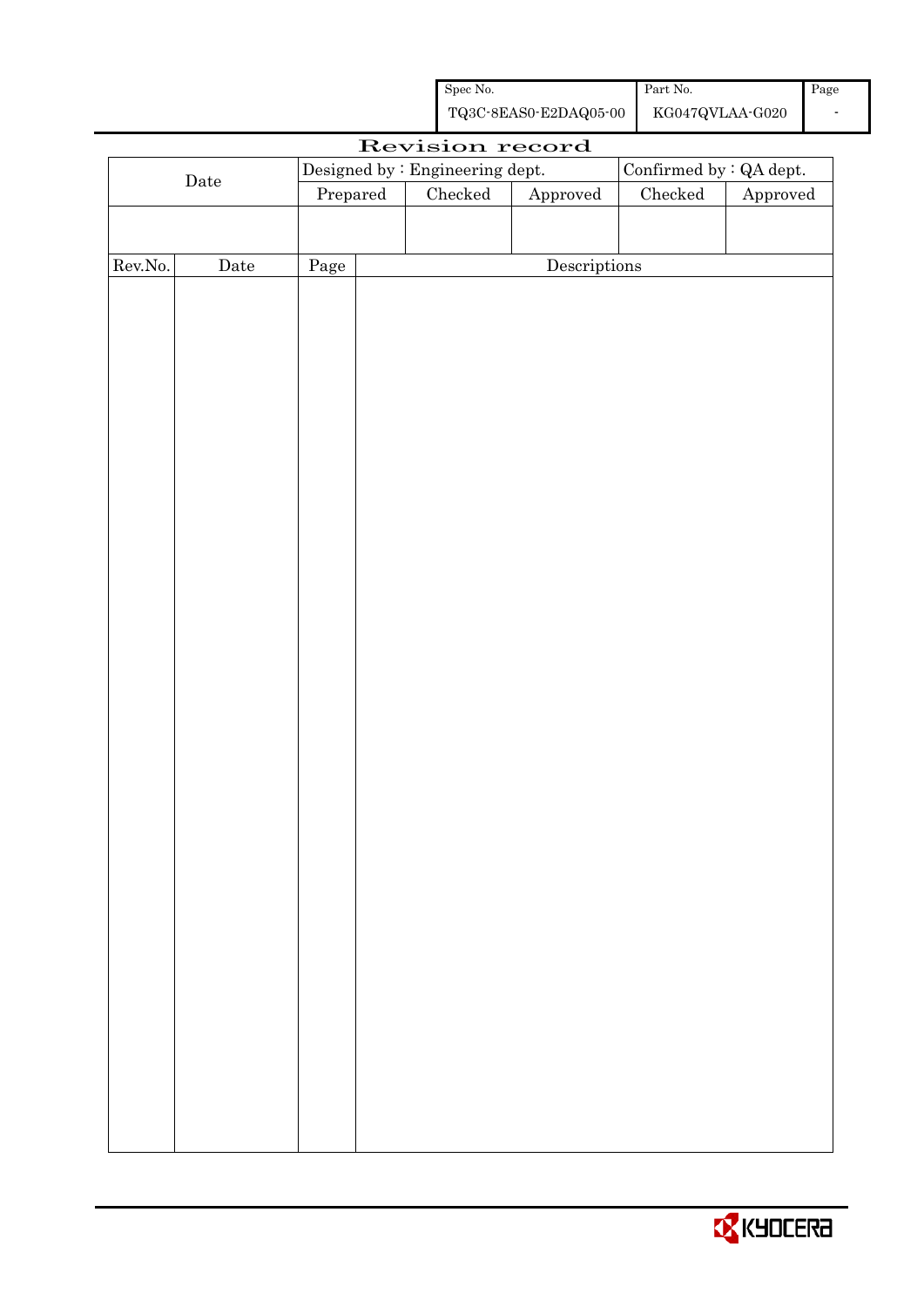# Visuals specification

1) Note

| 17 1 V U U U<br>Item     | <b>Note</b>                                                                                                                                                                          |                                                                                                                                                                                                                                                             |  |  |  |  |
|--------------------------|--------------------------------------------------------------------------------------------------------------------------------------------------------------------------------------|-------------------------------------------------------------------------------------------------------------------------------------------------------------------------------------------------------------------------------------------------------------|--|--|--|--|
| General                  |                                                                                                                                                                                      | 1. When defects specified in this Inspection Standards are<br>inspected, operating voltage $(V_{OP})$ shall be set at the level<br>where optimized contrast is available. Display quality is<br>applied up to effective viewing area. (Bi-level INSPECTION) |  |  |  |  |
|                          | 2. This inspection standard about the image quality shall be<br>applied to any defect within the effective viewing area and<br>shall not be applicable to outside of the area.       |                                                                                                                                                                                                                                                             |  |  |  |  |
|                          | 3. Should any defects which are not specified in this standard<br>happen, additional standard shall be determined by mutual<br>agreement between customer and Kyocera.               |                                                                                                                                                                                                                                                             |  |  |  |  |
|                          | 4. Inspection conditions<br>Luminance<br>$\div 500$ Lux minimum.<br>: 300 mm(from the sample)<br>Inspection distance<br>Temperature<br>: $25 \pm 5$ °C<br>Direction<br>: right above |                                                                                                                                                                                                                                                             |  |  |  |  |
| Definition of inspection | The color of a small area is<br>Pinhole, Bright spot                                                                                                                                 |                                                                                                                                                                                                                                                             |  |  |  |  |
| item                     | Black spot, Scratch<br>Foreign particle                                                                                                                                              | different from the remainder.<br>The phenomenon does not<br>change with voltage.                                                                                                                                                                            |  |  |  |  |
|                          | Contrast variation                                                                                                                                                                   | The color of a small area is<br>different from the remainder.<br>The phenomenon change with<br>voltage.                                                                                                                                                     |  |  |  |  |
|                          | Polarizer<br>(Scratch, Bubble, Dent)                                                                                                                                                 | Scratch, Bubble and Dent in the<br>polarizer which can be observed<br>in on / off state.                                                                                                                                                                    |  |  |  |  |

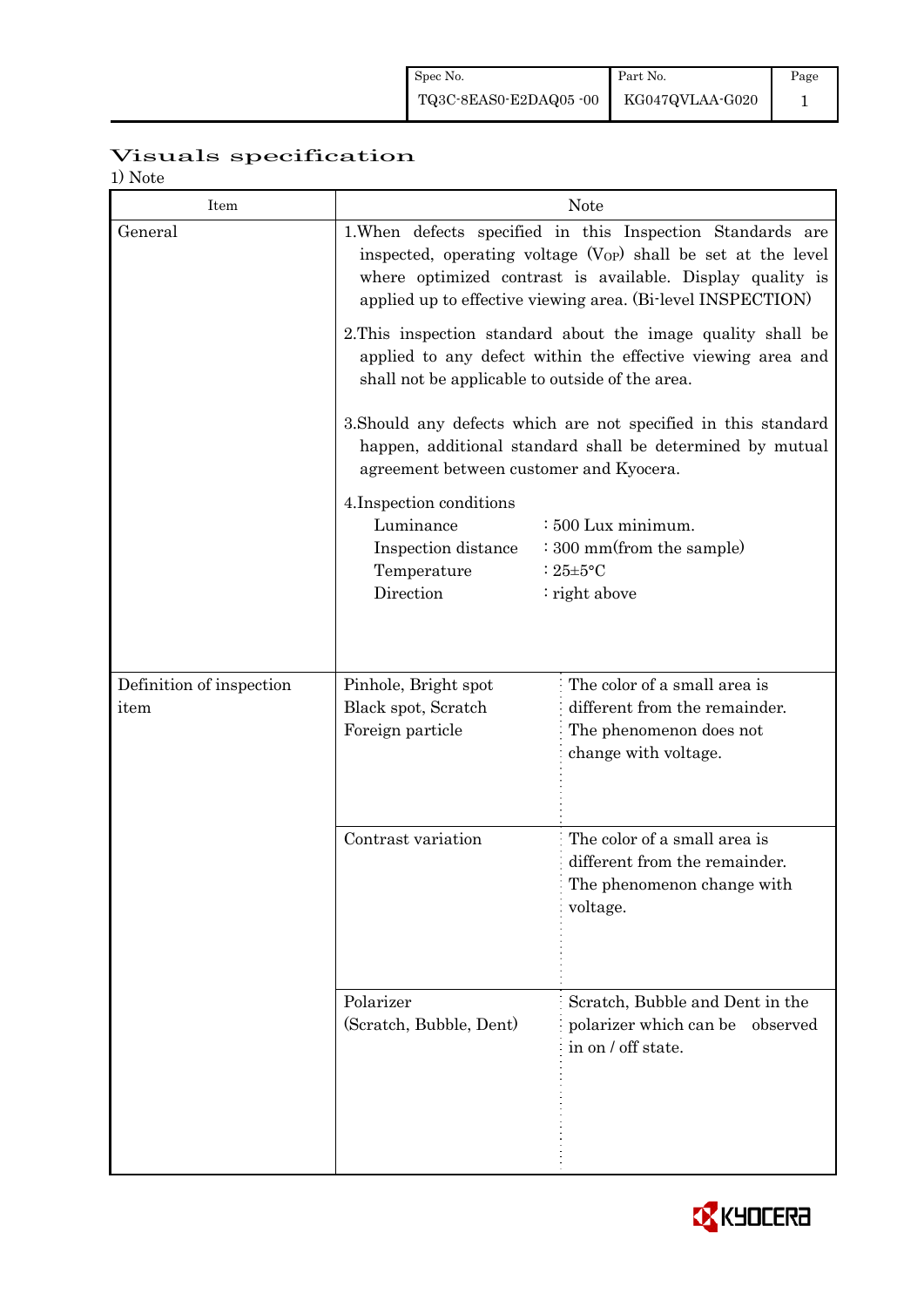| Spec No.              | Part No.        | Page |
|-----------------------|-----------------|------|
| TQ3C-8EAS0-E2DAQ05-00 | KG047QVLAA-G020 |      |

| Inspection item              |                   |          |                             | Judgement standard        |              |                   |  |
|------------------------------|-------------------|----------|-----------------------------|---------------------------|--------------|-------------------|--|
| Pinhole, Bright spot,        |                   |          |                             |                           |              |                   |  |
| Black spot, Foreign particle | $\mathbf b$       |          |                             |                           |              |                   |  |
|                              | $d = (a + b) / 2$ |          |                             |                           |              |                   |  |
|                              | Category          |          | Size(mm)                    |                           |              | Acceptable number |  |
|                              | $\boldsymbol{A}$  |          |                             | $d\leqq0.2$               |              | Neglected         |  |
|                              | $\, {\bf B}$      |          | $0.2\,<\,\mathrm{d}\leq0.3$ |                           |              | $\overline{5}$    |  |
|                              | $\overline{C}$    |          | $0.3\,<\,\rm\,d\leq0.5$     |                           |              | 3                 |  |
|                              | ${\bf D}$         |          | 0.5 < d                     |                           |              | $\boldsymbol{0}$  |  |
|                              |                   |          |                             |                           |              |                   |  |
| Scratch, Foreign particle    |                   |          |                             |                           |              |                   |  |
|                              |                   |          |                             |                           |              |                   |  |
|                              |                   |          |                             |                           |              |                   |  |
|                              |                   |          |                             |                           |              |                   |  |
|                              |                   |          |                             |                           |              |                   |  |
|                              |                   |          | L                           |                           |              |                   |  |
|                              |                   |          |                             |                           |              |                   |  |
|                              |                   |          | Width (mm)                  | Length (mm)               |              | Acceptable        |  |
|                              |                   |          |                             |                           |              | number            |  |
|                              | A                 |          | $W \leq 0.03$               |                           |              | Neglected         |  |
|                              | $\bf{B}$          |          |                             |                           | $L \leq 2.0$ | Neglected         |  |
|                              | $\mathcal{C}$     |          | $0.03< W \leq 0.10$         | $2.0\leq\,$ L $\leq\!4.0$ |              | $\boldsymbol{3}$  |  |
|                              | $\mathbf D$       |          |                             | $4.0\rm <\ L$             |              | $\overline{0}$    |  |
|                              | ${\bf E}$         | 0.10 < W |                             |                           |              | According to      |  |
|                              |                   |          |                             |                           |              | 'Circular'        |  |
|                              |                   |          |                             |                           |              |                   |  |
| Contrast variation           |                   |          |                             |                           |              |                   |  |
|                              |                   |          | b                           |                           |              |                   |  |
|                              |                   |          |                             |                           |              |                   |  |
|                              |                   | a        |                             |                           |              |                   |  |
|                              |                   |          |                             | $d = (a + b)/2$           |              |                   |  |
|                              |                   |          |                             |                           |              |                   |  |
|                              | Category          |          | Size (mm)                   |                           |              | Acceptable number |  |
|                              | $\boldsymbol{A}$  |          |                             | $d \leqq 0.5$             |              | Neglected         |  |
|                              | $\bf{B}$          |          | $0.5\,<\,\mathrm{d}\leq0.7$ |                           |              | $\boldsymbol{3}$  |  |
|                              | $\mathcal{C}$     |          | 0.7 < d                     |                           |              | $\overline{0}$    |  |
|                              |                   |          |                             |                           |              |                   |  |